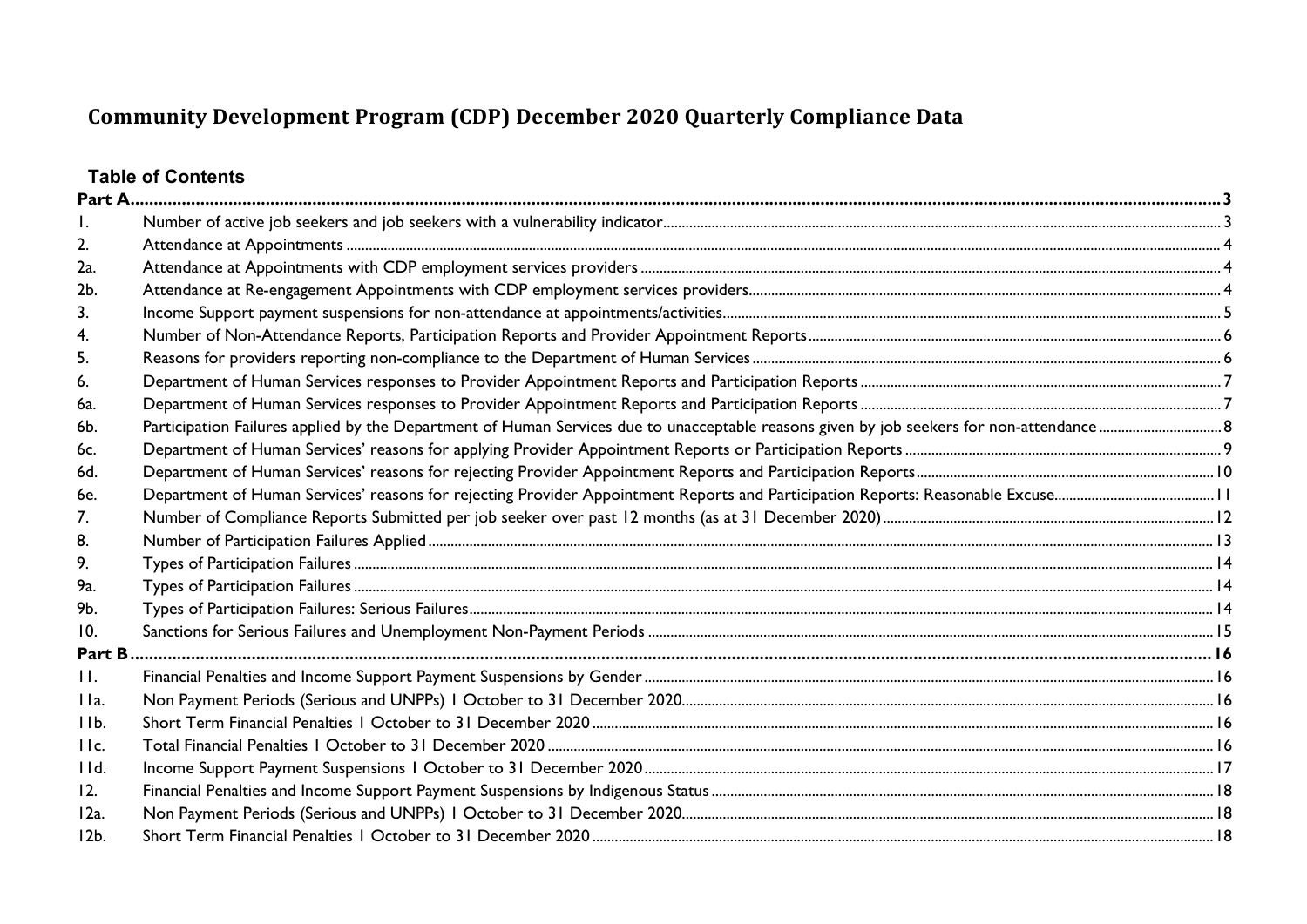| 12c.            |  |
|-----------------|--|
| 12d.            |  |
| 13.             |  |
| 13a.            |  |
| 13 <sub>b</sub> |  |
| 13c.            |  |
| 13d.            |  |
| 14.             |  |
| 14a.            |  |
| 14b.            |  |
| 14c.            |  |
| 14d.            |  |
| 15.             |  |
| 15a.            |  |
| 15b.            |  |
| 15c.            |  |
| 15d.            |  |
|                 |  |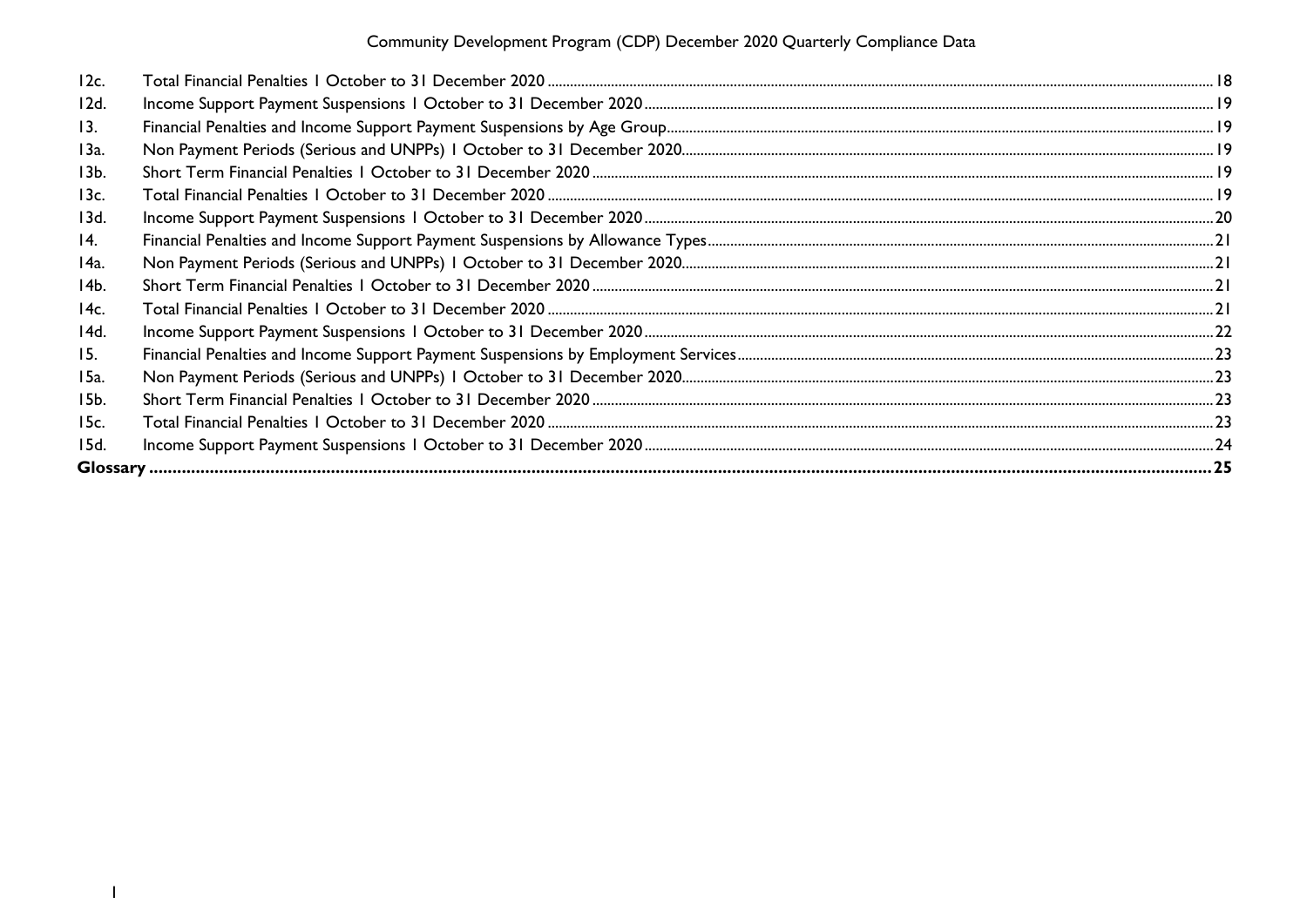The following tables contain compliance information for the Community Development Program (CDP), under the Job Seeker Compliance Framework (JSCF). This information has been produced continuously since the commencement of the CDP on 1 October 2015. From 1 October 2018, all job seekers in *jobactive*, Disability Employment Services and ParentsNext are subject to the Targeted Compliance Framework (TCF). The TCF does not apply to CDP.

Prior to 1 October 2018, this report contained a broader data set covering all employment programs under the JSCF. From 1 October 2018, this report contains CDP specific information only and is owned by the National Indigenous Australians Agency, based on data held in the CDP IT System by DESE on behalf of the NIAA.

TCF reporting is published separately by the Department of Education, Skills and Employment. Due to differences in the compliance frameworks, the information contained in this report is not directly comparable with any reporting undertaken for the TCF.

#### **Terms of use**

**The NIAA takes seriously its obligations to protect the personal information of those about whom it holds information. Information is published in accordance with the [NIAA Privacy Policy](https://www.niaa.gov.au/pmc/who-we-are/accountability-and-reporting/privacy-policy) .** 

**You may use this information to the extent permitted by, and provided that you comply with:**

- **these terms of use**
- **any additional terms and conditions as specified by the NIAA from time to time**
- **any applicable obligations under the Privacy Act 1988**

**By accessing the information contained in this report, you:** 

- **must not attempt to use this information to re-identify, or attempt to re-identify, any individual to whom the information relates;**
- **must promptly notify the NIAA if you become aware that any individual can be identified from the information in the report, or as a result of publication of the report; and**
- **if you become aware of the identity of any individual as a result of publication of the report, you must not use or disclose that information, for any reason, without the written approval of the NIAA.**

#### **Disclaimer**

**Whilst the NIAA makes all attempts to ensure the information contained in this report is accurate and current, the NIAA recommends that users exercise their own skill and care with respect to their use of these reports and that users carefully evaluate the accuracy, currency, completeness and relevance of the material in these reports for their purposes. The NIAA does not guarantee, and accepts no legal liability arising from or connected to, the accuracy, currency or completeness of any material contained in these reports.**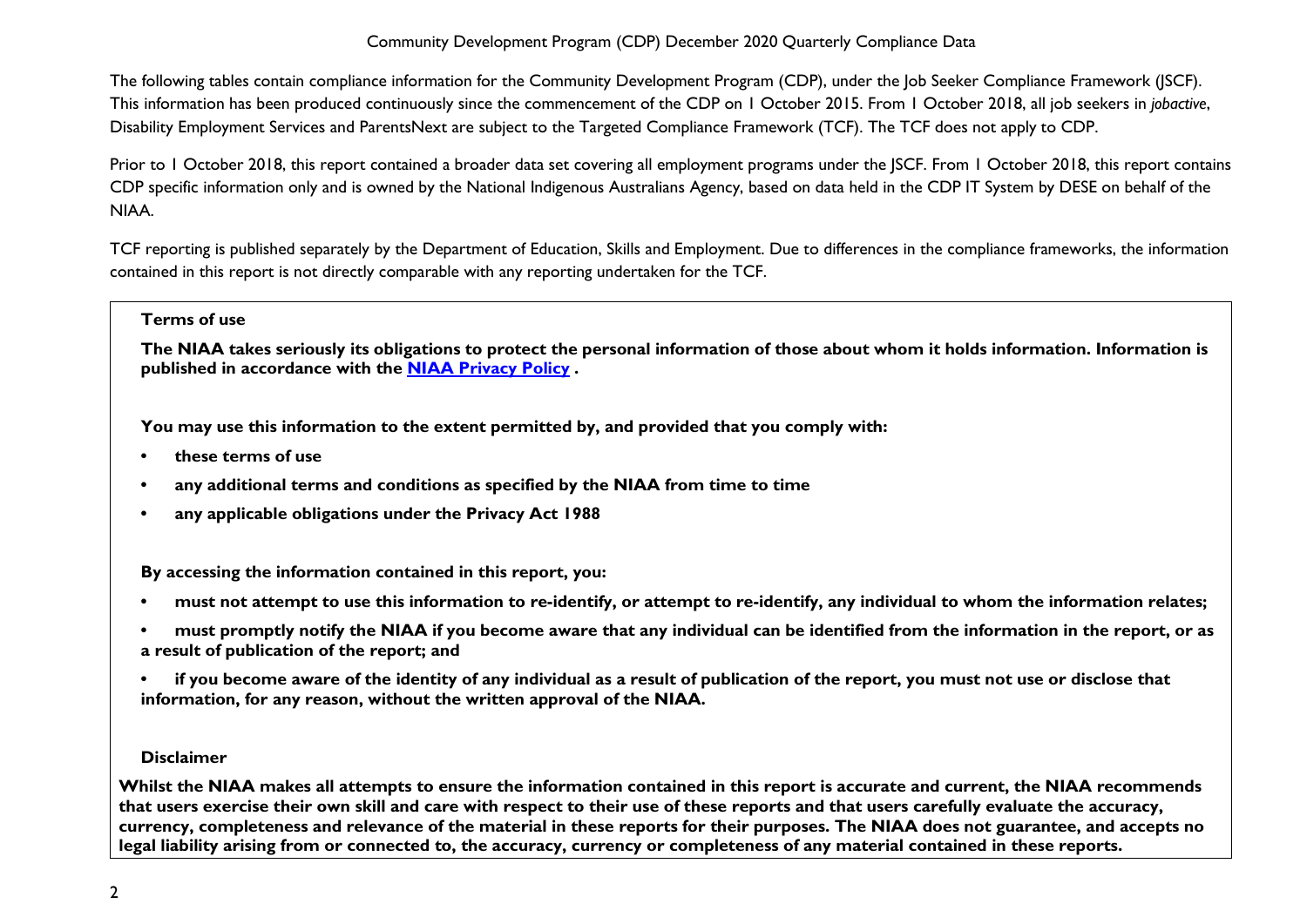# <span id="page-3-1"></span><span id="page-3-0"></span>**Part A**

### **1. Number of active job seekers and job seekers with a vulnerability indicator as at 31 December 2020**

| <b>Active CDP job seekers</b> | Number of CDP job seekers with a vulnerability<br>indicator | % of all CDP job seekers with a vulnerability<br>indicator |
|-------------------------------|-------------------------------------------------------------|------------------------------------------------------------|
| 40,469                        | 3,581                                                       | 9%                                                         |

'Active CDP job seekers' comprises 'Active job seekers' who currently need to use employment services or the Transition to Work (TTW) Service), as well as 'Other job seekers' who have a 'Temporary exemption', 'Reduced work capacity' or are undertaking an 'Approved activity' – refer to 'Glossary' for further explanation of these terms.

Note: TTW participants are not subject to the same job seeker compliance framework as other activity tested job seekers, therefore they are not included elsewhere in this report.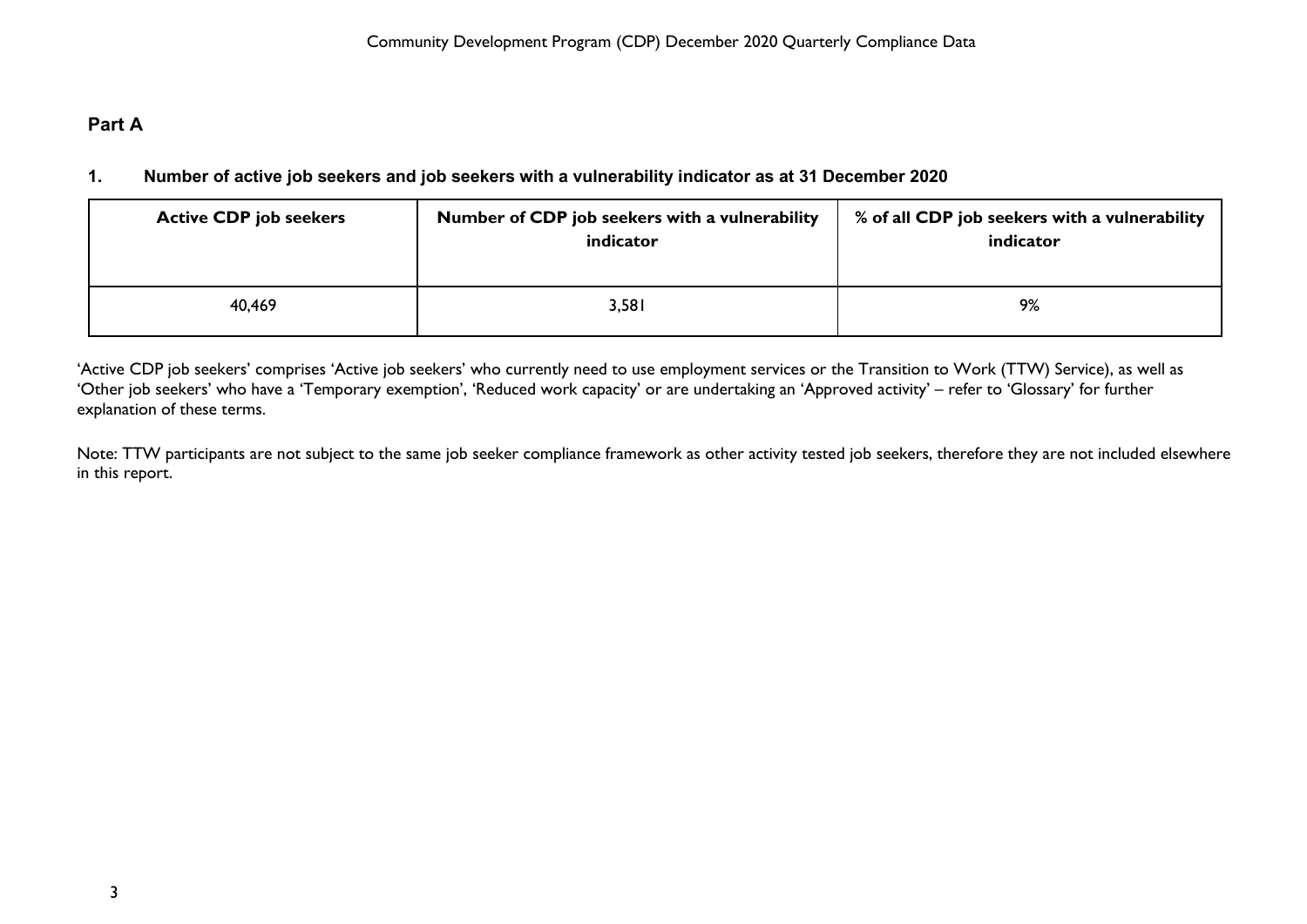### <span id="page-4-0"></span>**2. Attendance at Appointments**

### <span id="page-4-1"></span>*2a. Attendance at Appointments with CDP employment services providers 1 October to 31 December 2020*

| <b>Attendance</b>                                  | <b>Number</b> | <b>Percent</b> |
|----------------------------------------------------|---------------|----------------|
| <b>Appointments attended</b>                       | 49,984        | 37%            |
| Appointments not attended - with a valid reason    | 47,742        | 35%            |
| Appointments not attended – with an invalid reason | 10,176        | 8%             |
| Appointments not attended – discretion             | 26,281        | 20%            |
| Appointments not attended - total                  | 84,199        | 63%            |
| <b>Total Appointments</b>                          | 134,183       | 100%           |

#### <span id="page-4-2"></span>*2b. Attendance at Re-engagement Appointments with CDP employment services providers 1 October to 31 December 2020*

| <b>Attendance</b>                                | <b>Number</b> | <b>Percent</b> |
|--------------------------------------------------|---------------|----------------|
| Appointments attended - total                    | 4,211         | 91%            |
| Appointments not attended with a valid reason    | 148           | 3%             |
| Appointments not attended with an invalid reason | 254           | 6%             |
| Appointments not attended - total                | 402           | 9%             |
| <b>Total Appointments</b>                        | 4,613         | 100%           |

This table includes re-engagement appointments where reconnection was required following a missed appointment with an employment services provider.

The "not attended" result of "Discretion" is not available to employment services providers for this type of appointment.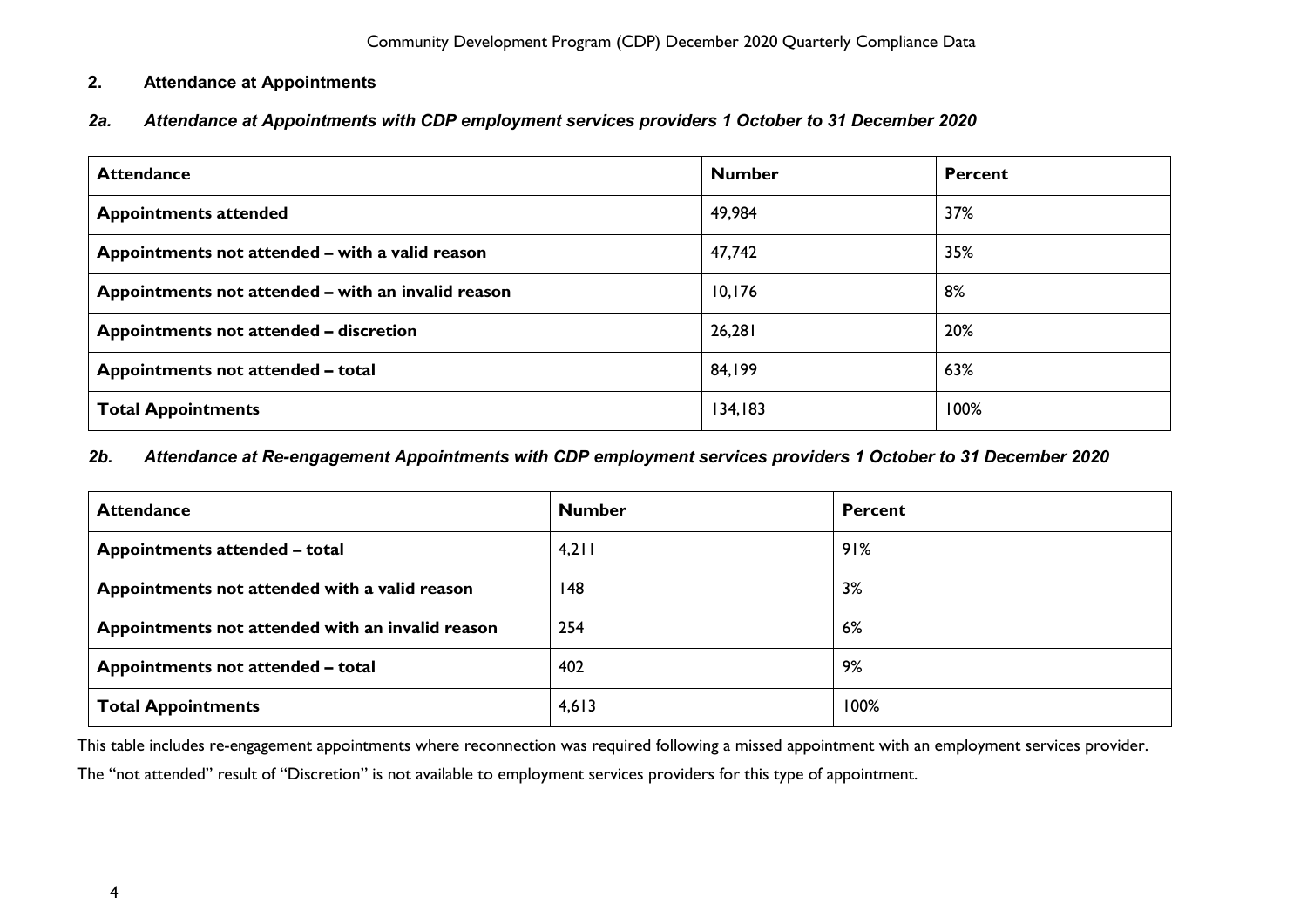#### <span id="page-5-0"></span>**3. Income Support payment suspensions for non-attendance at appointments/activities 1 October to 31 December 2020**

| Number of income support payment<br>suspensions for job seekers missing<br>appointment with their provider or third<br>party | Number of income support payment suspensions for job<br>seekers following disengagement from an activity | <b>Total Income Support Payment</b><br><b>Suspensions</b> |
|------------------------------------------------------------------------------------------------------------------------------|----------------------------------------------------------------------------------------------------------|-----------------------------------------------------------|
| 9.153                                                                                                                        | 2,261                                                                                                    | 11,414                                                    |

This table is a count of all participation payment suspensions applied as a result of providers submitting:

- − Non-Attendance Reports for non-attendance at a provider appointment (see note to Table 5); or
- − Participation Reports for non-attendance at a third party appointment (such as an initial appointment with a Work for the Dole Host or Skills for Employment and Education provider) or disengagement from an activity.

Where an income support payment suspension has started it will continue until it is lifted, which is usually when a job seeker attends the appointment.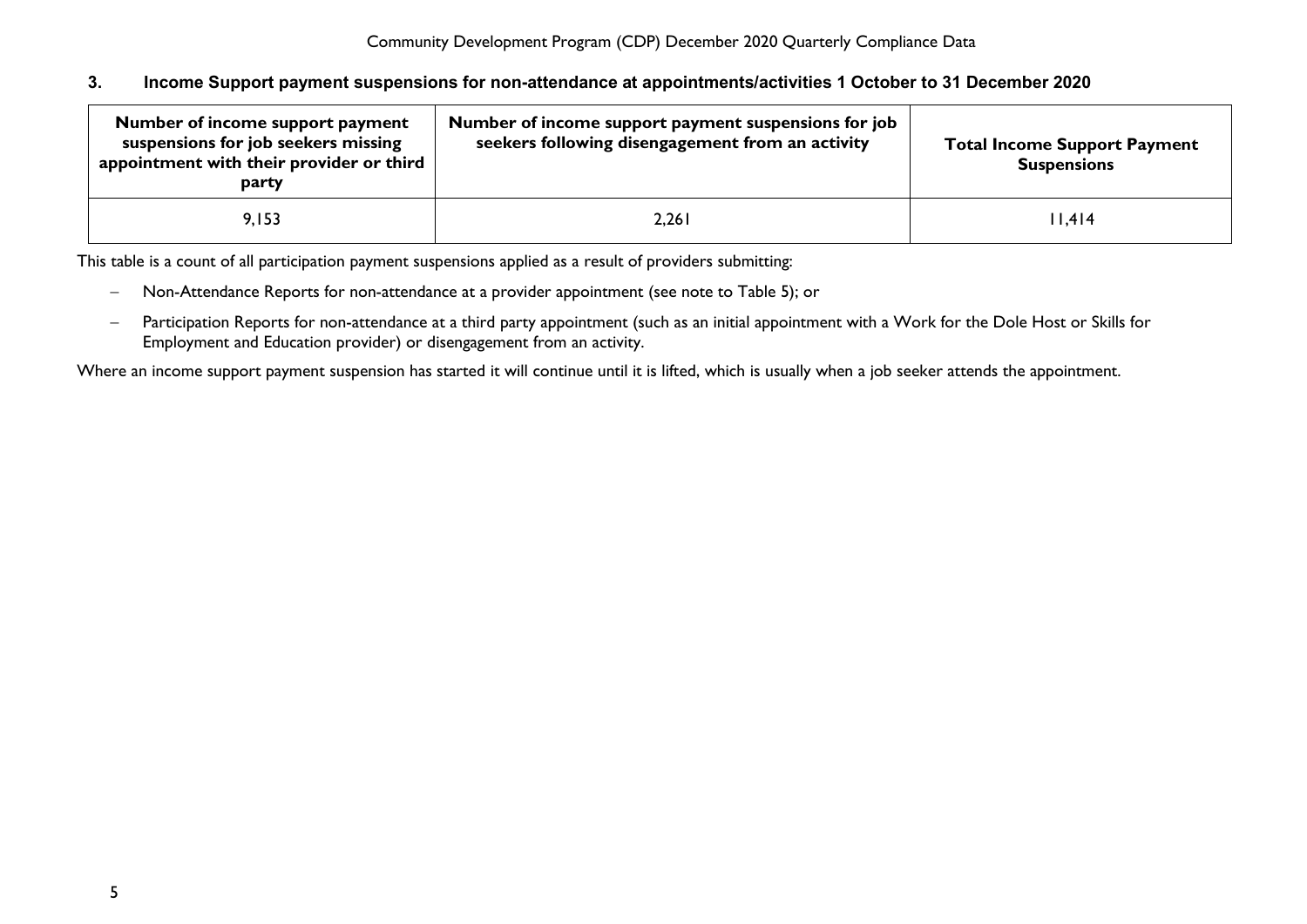#### <span id="page-6-0"></span>**4. Number of Non-Attendance Reports, Participation Reports and Provider Appointment Reports 1 October to 31 December 2020**

| Number of                     | Number of Non-Attendance Reports as a % of non- | <b>Number of Participation Reports and</b> |
|-------------------------------|-------------------------------------------------|--------------------------------------------|
| <b>Non-Attendance Reports</b> | attended appointments without a valid reason    | <b>Provider Appointment Reports</b>        |
| 9,978                         | 27.4%                                           | 10,548                                     |

Non-Attendance Reports may be used by providers, after first attempting to contact the job seeker, to report to the Department of Human Services where a job seeker fails to attend a provider appointment without giving prior notice of a valid reason.

Once received by the Department of Human Services, a Non-Attendance Report will trigger an income support payment suspension which will generally remain in place until the job seeker attends a re-engagement appointment. Submission of a Non-Attendance Report by a provider does not require the Department of Human Services to investigate whether a participation failure has occurred.

"Number of Non-Attendance Reports as a % of non-attended appointments" is the number of submitted Non-Attendance Reports as a proportion of the number of provider appointments not attended during the quarter (excluding where the provider considered the job seeker had a reasonable excuse for their non-attendance – i.e. 'Valid Reason').

Provider Appointment Reports were introduced on 1 October 2015. A provider submits a Provider Appointment Report when they want the Department of Human Services to investigate whether a 'Non-Attendance Failure' should be applied. In the above table, Provider Appointment Reports have been grouped with Participation Reports for Connection, Reconnection, No Show No Pay and Serious Failures for refusing to accept or commence in a suitable job (i.e. those Participation Reports which are directly submitted by providers to the Department of Human Services for investigation).

Participation Reports can also be submitted for non-appointment related reasons. As such, the number of Provider Appointment Reports and Participation Reports is not expressed "as a percentage of non-attended appointments".

#### <span id="page-6-1"></span>**5. Reasons for providers reporting non-compliance to the Department of Human Services 1 October to 31 December 2020**

| <b>Reasons</b>                                              | <b>Number</b> | <b>Percent</b> |
|-------------------------------------------------------------|---------------|----------------|
| Failure to attend provider appointment and<br>other reasons | 9,985         | 49%            |
| <b>Failure to attend activity</b>                           | 10,541        | 51%            |
| Total for all reasons                                       | 20,526        | 100%           |

This table includes a count of all Non-Attendance Reports, Provider Appointment Reports and Participation Reports.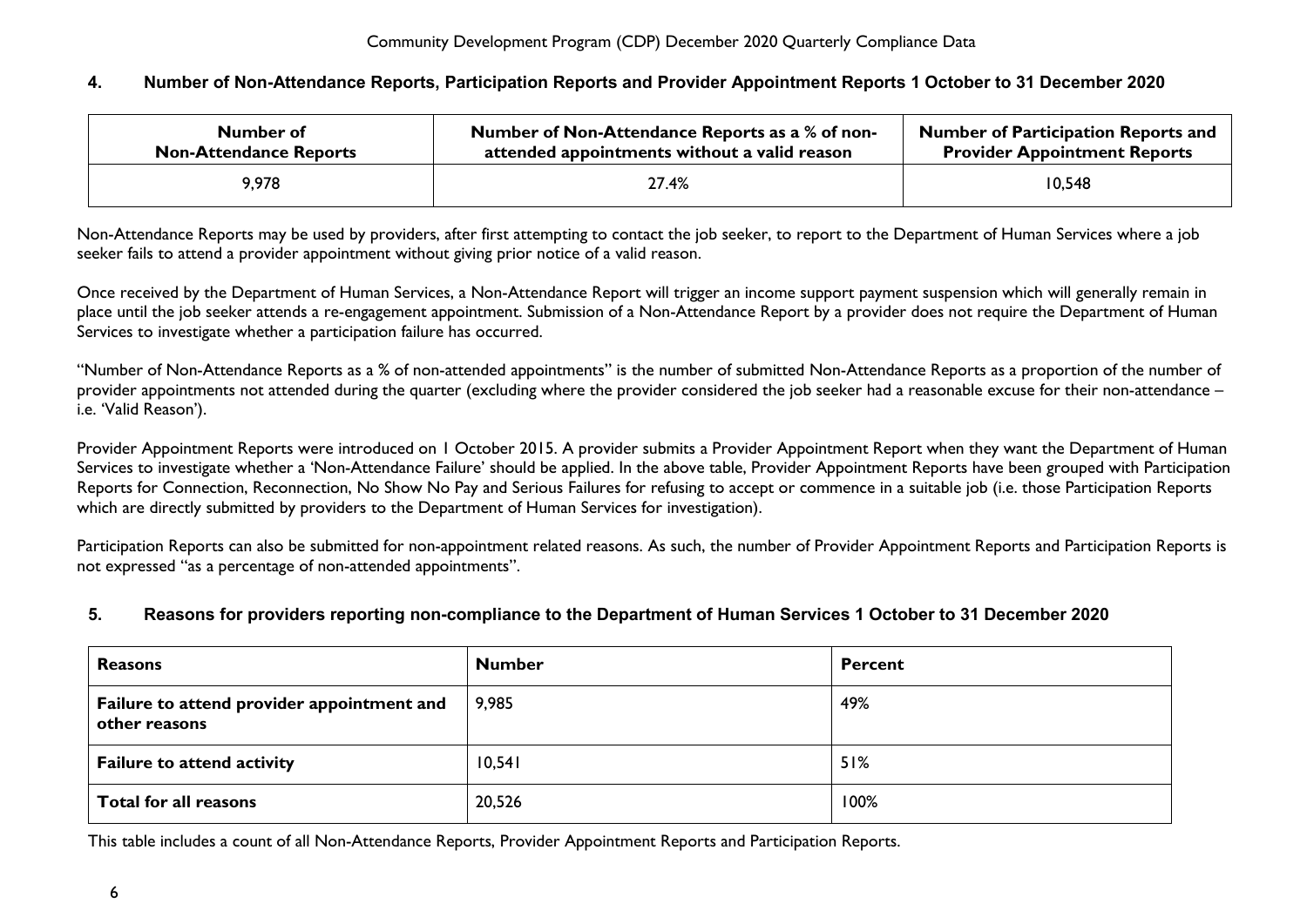### <span id="page-7-0"></span>**6. Department of Human Services responses to Provider Appointment Reports and Participation Reports**

<span id="page-7-1"></span>*6a. Department of Human Services responses to Provider Appointment Reports and Participation Reports 1 October to 31 December 2020*

| <b>Responses to Provider Appointment and</b><br><b>Participation Reports</b> | <b>Number</b> | <b>Percent</b> |
|------------------------------------------------------------------------------|---------------|----------------|
| <b>Participation Failure imposed (Applied)</b>                               | 6,487         | 61%            |
| Participation Failure not imposed (Rejected)                                 | 4,061         | 39%            |
| <b>Total reports</b>                                                         | 10,548        | 100%           |

Participation Reports and Provider Appointment Reports are rejected if the Department of Human Services determines that the job seeker gave prior notice of a reasonable excuse for their failure to attend an appointment or had a reasonable excuse but was unable to give prior notice. Although Non-Attendance Reports are also used to report non-compliance and can be found to be invalid (for example, the job seeker was not on payment at the time of their non-attendance), the Department of Human Services is not required to determine whether or not the job seeker had a reasonable excuse for their non-attendance because no participation failure can be applied. For this reason, Non-Attendance Reports, which are used to report non-attendance at provider appointments, are not included in this table because they do not result in a Participation Failure under the compliance framework and simply delay a job seeker's income support payment rather than resulting in a penalty.

Figures for "Participation Failure imposed" may differ from figures for "Total Failures" in Table 9a because the above table only includes failures that are reported via a Provider Appointment Report or Participation Report from a provider; that is, Non-Attendance Failures, Connection, Reconnection, No Show No Pay, and Serious Failures for refusing to accept or commence in a suitable job. Provider Appointment Reports and Participation Reports are not directly submitted for Serious Failures due to persistent non-compliance as these are determined following a Comprehensive Compliance Assessment (CCA). Unemployment Non Payment Periods (UNPPs) are also excluded from the table as the majority of UNPPs are initiated by the Department of Human Services prior to the job seeker commencing in employment services. Table 10 includes Serious Failures for persistent non-compliance as well as UNPPs.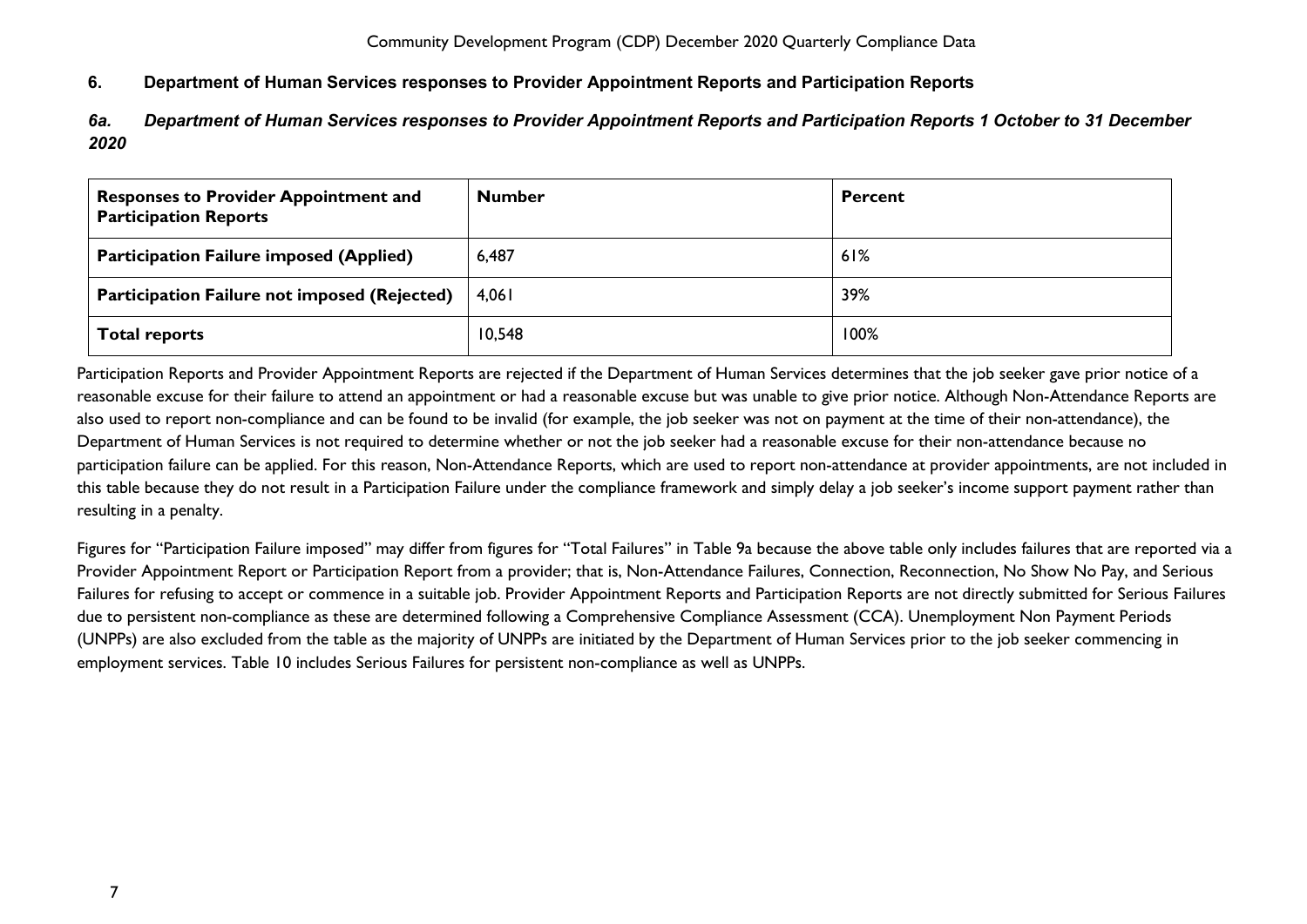### <span id="page-8-0"></span>*6b. Participation Failures applied by Services Australia due to unacceptable reasons given by job seekers for non-attendance 1 October to 31 December 2020*

| <b>Reason Participation Failure Applied</b>                 | <b>Number Participation Failures</b> | % of All Participation Failures Applied |
|-------------------------------------------------------------|--------------------------------------|-----------------------------------------|
| Job seeker error                                            |                                      | 0%                                      |
| Manageable or unproven medical issue                        |                                      | 0%                                      |
| Job seeker chose not to participate                         | 0                                    | 0%                                      |
| Job seeker denied being notified                            |                                      | 0%                                      |
| Foreseeable or unacceptable activity prevented compliance   |                                      | 0%                                      |
| Personal matter                                             | 0                                    | $0\%$                                   |
| Transport difficulties - insufficient to prevent compliance |                                      | $0\%$                                   |
| Cultural/ language issues                                   |                                      | 0%                                      |
| Job seeker considered work offered was unsuitable           | 0                                    | 0%                                      |
| No reason offered                                           |                                      | 0%                                      |
| Reason not recorded                                         | $20$                                 | NP                                      |
| Reasonable excuse but no prior notice                       | NP                                   | NP                                      |
| <b>Total</b>                                                | 6,487                                | 100%                                    |

This table breaks down the data included in the "Participation Failure imposed' column of the previous overview table by the reason the job seeker gave for their failure. Reasons are recorded where the failure is for non-attendance at appointments with the Department of Human Services, third party appointments, with employers or for non-attendance at activities.

Non-Attendance Reports, which are used to report non-attendance at provider appointments, are not included in this table because they do not result in a Participation Failure under the compliance framework and simply delay a job seeker's income support payment rather than resulting in a penalty. Because of this, the job seeker's reason for non-attendance is not sought or recorded by the Department of Human Services

The Department of Human Services is required under legislation to determine each case on its merits and to consider whether or not the job seeker's personal circumstances affected their ability to comply or to give prior notice of their inability to comply for each incidence of non-attendance. This table gives the types of excuses that job seekers provided to the Department of Human Services and which the Department of Human Services did not accept as reasonable in the specific circumstances of each case. In these instances, the Department of Human Services' decision-maker has determined that the circumstances described by the job seeker did not impact sufficiently on the job seeker's capacity to attend the appointment or activity at the scheduled time or there is no evidence to support the job seeker's reason for non-attendance or failure to give prior notice.

Note: Discrepancies may occur between the sum of component percentages and the total percentage, due to rounding.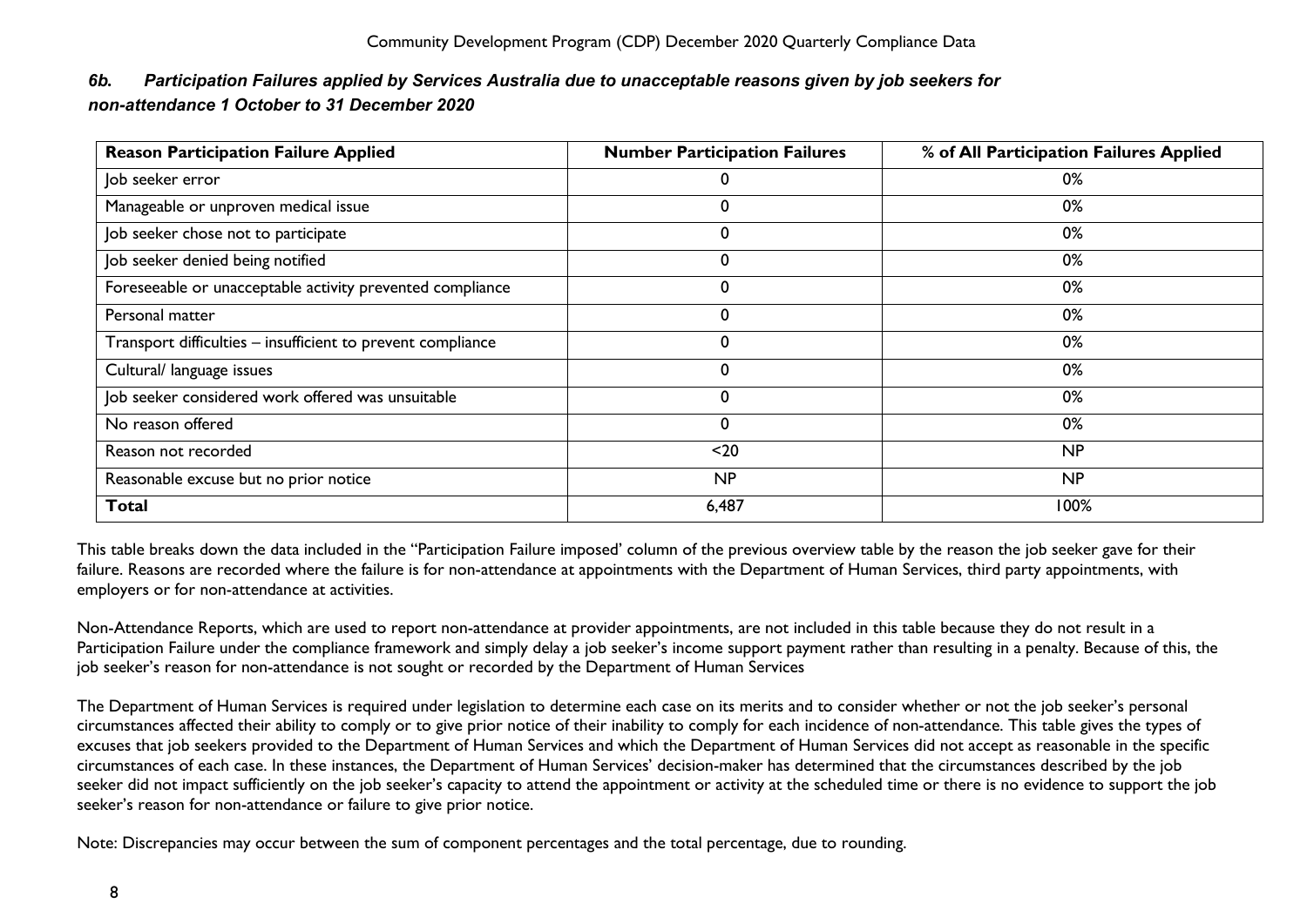<span id="page-9-0"></span>

| 6c. Services Australia's reasons for applying Provider Appointment Reports or Participation Reports 1 October to |
|------------------------------------------------------------------------------------------------------------------|
| 31 December 2020                                                                                                 |

| Prior notice of reasonable excuse for non-<br>attendance required | <b>Number</b> | <b>Percent</b> |
|-------------------------------------------------------------------|---------------|----------------|
| Prior notice not given - reasonable excuse                        | <b>NP</b>     | <b>NP</b>      |
| Prior notice not given - no reasonable<br>excuse                  | 0             | 0%             |
| Prior notice given or not relevant, but no<br>reasonable excuse   | $20$          | <b>NP</b>      |
| <b>Total Applied</b>                                              | 6,487         | 100%           |

Where a job seeker is unable to attend an appointment or activity they must give prior notice of their reason for not being able to attend, where it is reasonable to expect them to do so. If they fail to do so, a penalty may be applied regardless of the reason for non-attendance. Job seekers can therefore have penalties applied where:

- − they failed to give prior notice of a reasonable excuse for not attending an appointment or activity;
- − they gave prior notice but their excuse was not accepted by the Department of Human Services as reasonable; or
- − where there was no requirement to give prior notice (because the failure did not relate to attendance for example, a failure to enter into a Job Plan) but the job seeker had no reasonable excuse for their action.

Non-Attendance Reports, which are used to report non-attendance at provider appointments (which constitute the bulk of appointment types) are not included in this table because they do not result in a Participation Failure under the compliance framework. Instead they delay a job seeker's income support payment rather than result in a penalty. Because of this, whether or not the job seeker had a reasonable excuse is not investigated or recorded by the Department of Human Services.

Since 1 October 2015, a provider will submit a Provider Appointment Report if they want to recommend to the Department of Human Services that a penalty be applied for the job seeker's non-attendance. The Department of Human Services will investigate the job seeker's non-compliance and determine if a Non-Attendance Failure should be applied.

Note: Discrepancies may occur between the sum of component percentages and the total percentage, due to rounding.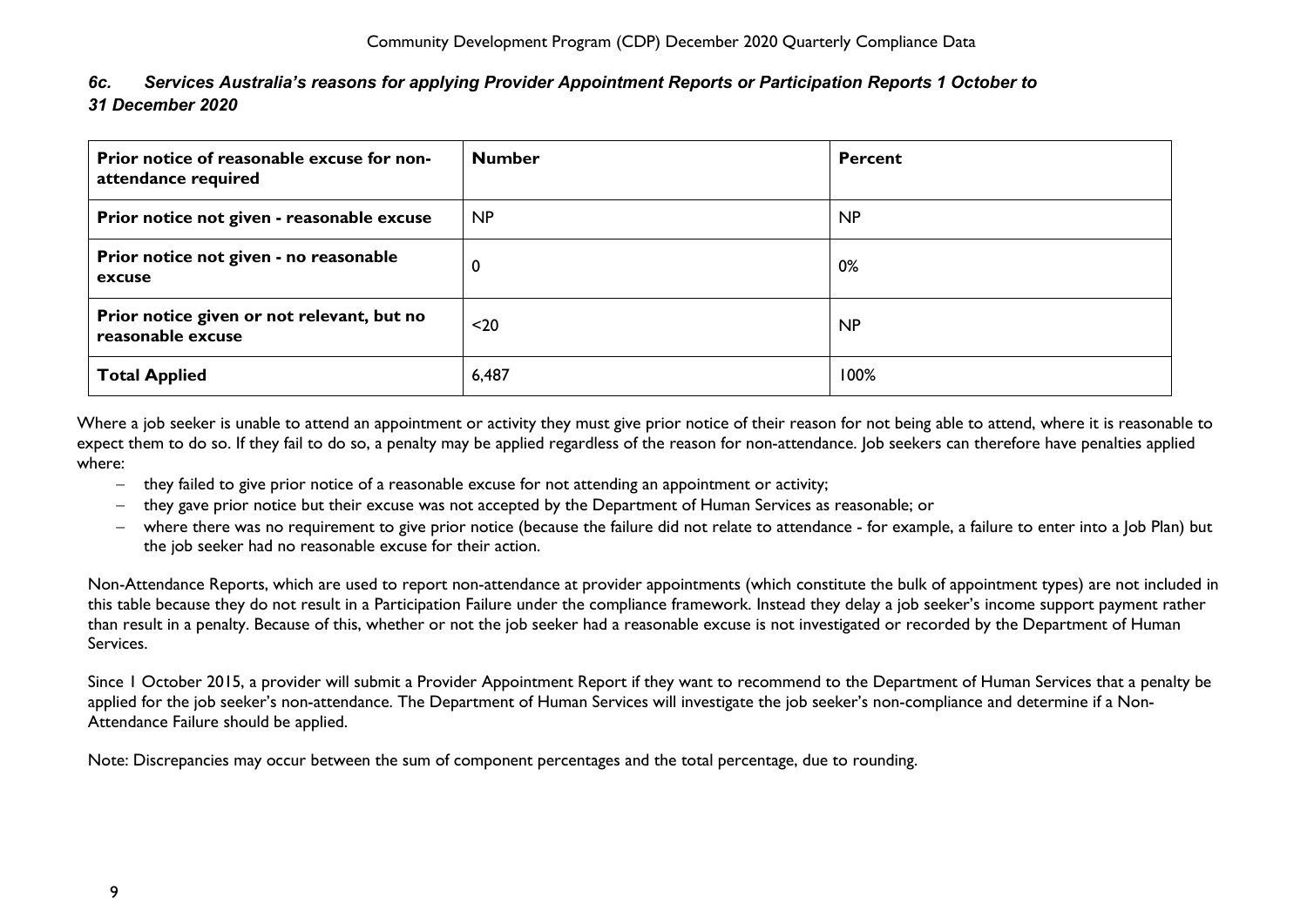<span id="page-10-0"></span>

| 6d. | Services Australia's reasons for rejecting Provider Appointment Reports and Participation Reports 1 October to |
|-----|----------------------------------------------------------------------------------------------------------------|
|     | 31 December 2020                                                                                               |

| <b>Reasons for rejecting Provider Appointment</b><br>and Participation Reports                                       | <b>Number</b> | <b>Percent</b> |
|----------------------------------------------------------------------------------------------------------------------|---------------|----------------|
| Job seeker had reasonable excuse                                                                                     | 1,755         | 43%            |
| <b>Procedural errors: All types</b>                                                                                  | 2,306         | 57%            |
| Procedural errors relating to sub-category<br>"Nature of requirements"                                               | 418           | 10%            |
| Procedural errors relating to sub-category<br>"Notifying requirements"                                               | 739           | 18%            |
| Procedural errors relating to sub-category<br>"Submitting Provider Appointment Reports<br>and Participation Reports" | 1,149         | 29%            |
| <b>Total Rejections</b>                                                                                              | 4,061         | 100%           |

Non-Attendance Reports, which are used to report non-attendance at provider appointments where no prior notice of a valid reason was given, are not included in this table because they do not result in a Participation Failure under the compliance framework. Instead they delay a job seeker's income support payment rather than result in a penalty. Because of this, whether or not the job seeker had a reasonable excuse is not investigated or recorded by the Department of Human Services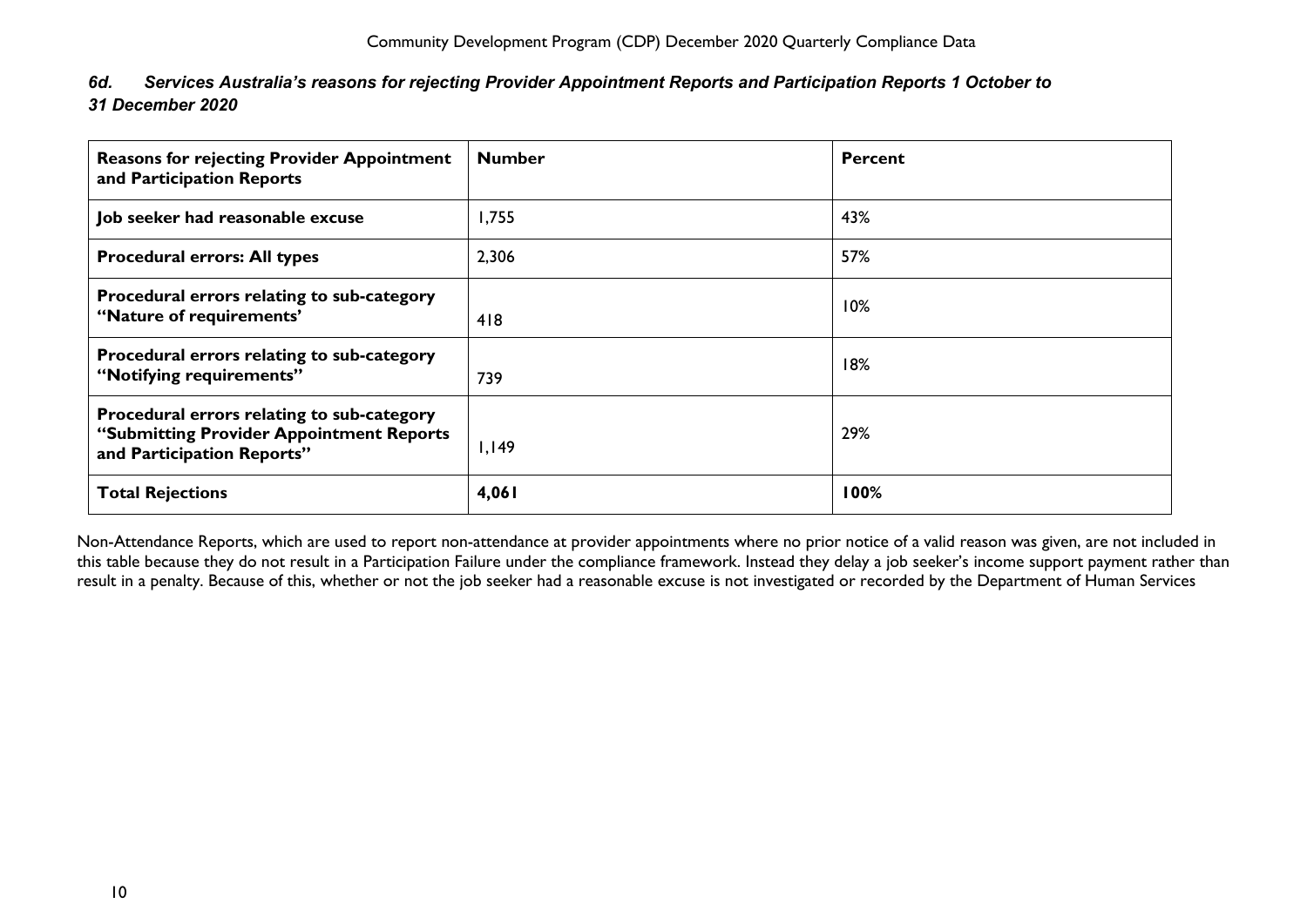<span id="page-11-0"></span>

| 6e. | Services Australia's reasons for rejecting Provider Appointment Reports and Participation Reports: Reasonable Excuse |
|-----|----------------------------------------------------------------------------------------------------------------------|
|     | 1 October to 31 December 2020                                                                                        |

| Reasonable excuse              | Percent   |
|--------------------------------|-----------|
| Medical reason - A             | 2.9%      |
| Medical reason - B             | 2.8%      |
| Other acceptable activity      | 12.3%     |
| <b>Personal crisis</b>         | 6.1%      |
| <b>Caring responsibilities</b> | 2.9%      |
| <b>Homelessness</b>            | $20$      |
| <b>Transport difficulties</b>  | <b>NP</b> |
| Cultural/language issues       | 6.1%      |
| Other                          | 8.6%      |

Percentages in this table represent the proportion of all Provider Appointment Reports and Participation Reports rejected. Each row equals the "Total reasonable excuse" percentage, rather than adding up to 100%. Discrepancies may occur between the sum of component percentages and the total percentage, due to rounding.

Medical reason A – means that a medical reason prevented the job seeker from complying with the requirement but the job seeker did not provide specific evidence relating to the particular incident.

Medical reason B – means that a medical reason prevented the job seeker from complying with the requirement and the job seeker provided specific evidence relating to the particular incident.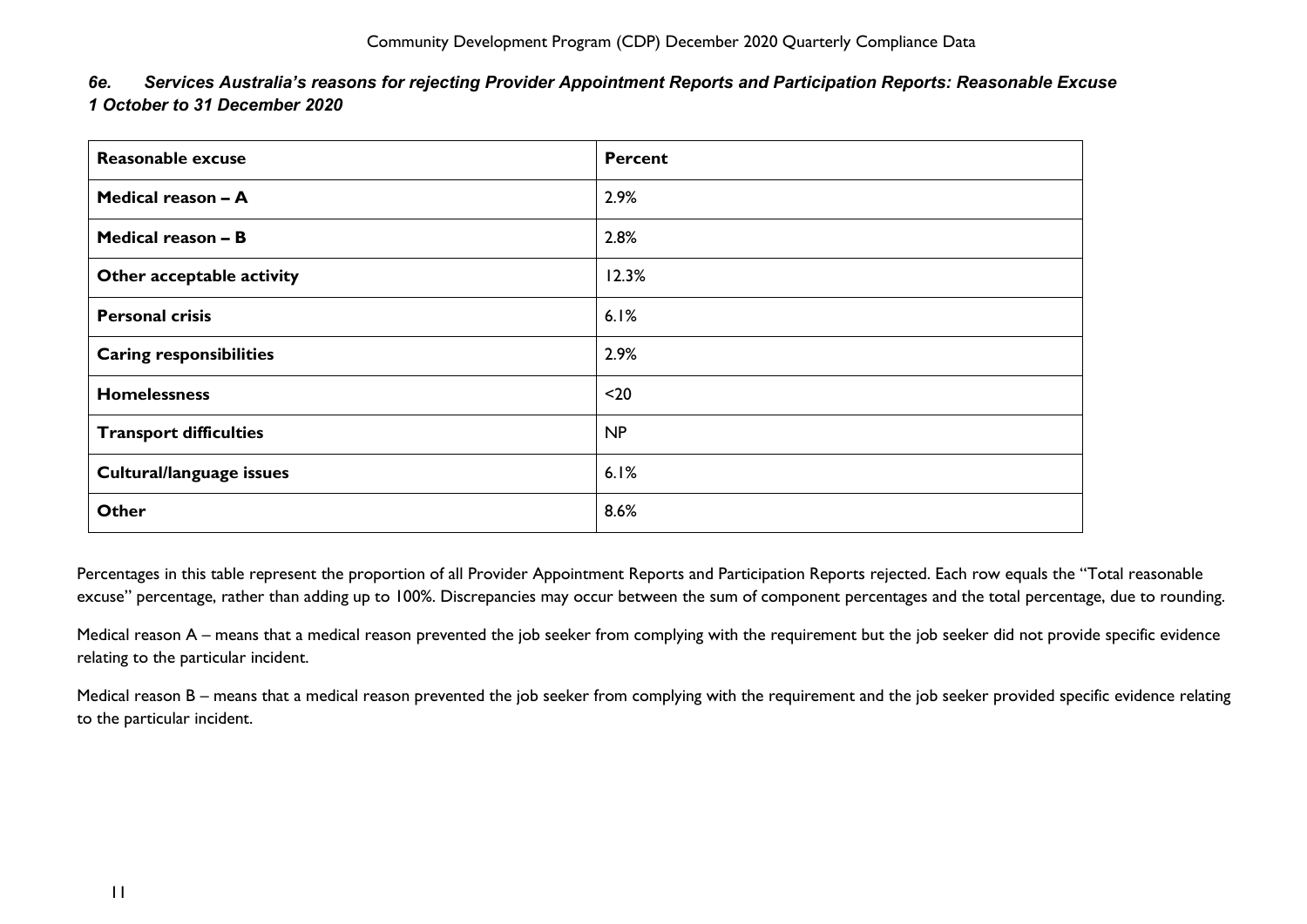| Number of PRs, NARs or PARs per<br>job seeker | Number of all job seekers | % of all job seekers | % of PRs, NARs or PARs |
|-----------------------------------------------|---------------------------|----------------------|------------------------|
|                                               | 21,631                    | 53.5%                | N/A                    |
|                                               | 6,953                     | 17.2%                | 10.3%                  |
|                                               | 3,194                     | 7.9%                 | 9.5%                   |
|                                               | 2,156                     | 5.3%                 | 9.6%                   |
|                                               | 1,635                     | 4.0%                 | 9.7%                   |
| $5+$                                          | 4,900                     | 12.1%                | 60.9%                  |
| <b>Total</b>                                  | 40,469                    | 100%                 | 100%                   |

### <span id="page-12-0"></span>**7. Number of Compliance Reports Submitted per job seeker over past 12 months (as at 31 December 2020)**

This table shows the number and percentage of job seekers who have not been reported for non-compliance and the number and percentage that have been reported, either through a Participation Report, Non-Attendance Report and/or Provider Appointment Report, on one or multiple occasions.

A Provider Appointment Report must be preceded by a Non-Attendance Report; however, every Non-Attendance Report may not result in a Provider Appointment Report being submitted by a provider. When a Provider Appointment Report is submitted, the preceding Non-Attendance Report is not counted in the table above.

"Number of all job seekers" and "% of all job seekers" indicates the total number and proportion of all job seekers as at 31 December 2020 who received the specified number of Participation Reports, Provider Appointment Reports and/or Non-Attendance Reports over the preceding twelve months.

"% of PRs, NARs, or PARs" indicates the percentage of Participation Reports, Provider Appointment Reports and Non-Attendance Reports submitted in relation to each particular cohort of job seekers at 31 December 2020 during the preceding twelve month period (e.g. 60.9 per cent of all compliance reports submitted between 1 January 2020 and 31 December 2020 were submitted in relation to those job seekers who, as at 31 December 2020, had received five or more Participation Reports, Provider Appointment Reports and/or Non-Attendance Reports during the previous 12 months).

Note: Discrepancies may occur between the sum of component percentages and the total percentage, due to rounding.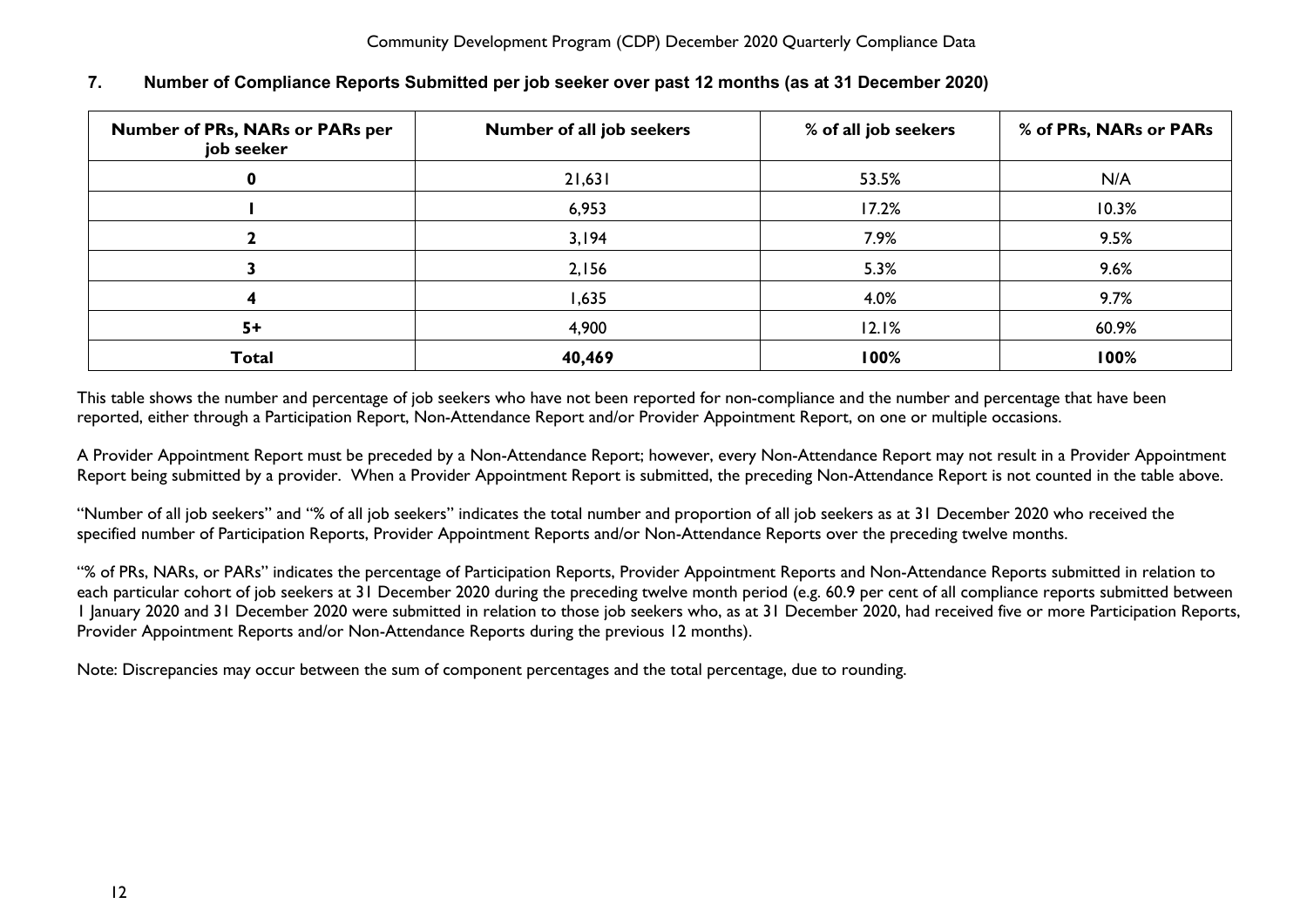### <span id="page-13-0"></span>**8. Number of Participation Failures Applied**

| <b>Number of Participation Failures</b><br><b>I October to 31 December 2020</b> | . Number of job seekers with a Participation Failure $^\dagger$<br>applied in past 12 months, as at 31 December 2020 | % of activity tested job seekers at 31 December<br>2020 with a Participation Failure in past 12<br>months |  |  |
|---------------------------------------------------------------------------------|----------------------------------------------------------------------------------------------------------------------|-----------------------------------------------------------------------------------------------------------|--|--|
| 6.779                                                                           | 7,338                                                                                                                | 18.1%                                                                                                     |  |  |

"Number of Participation Failures" shown include applied Connection, Reconnection, No Show No Pay failures, Non-Attendance failures, and Serious Failures for persistent non-compliance or failing to accept or commence in a suitable job.

Participation Failures are applied where the Department of Human Services has assessed a Participation Report or a Provider Appointment Report and has determined under social security law that the job seeker did not have a reasonable excuse. The Department of Human Services then records the Participation Failure on the job seeker's record and this may or may not result in the application of a financial penalty, depending on the failure type.

Non-Attendance Reports, like Participation Reports, are a mechanism for providers to report non-compliance. However, the Department of Human Services does not consider reasonable excuse before actioning Non-Attendance Reports and they do not result in the application of a Participation Failure or penalty (only income support payment suspension). Unemployment Non Payment Periods (UNPPs) are also excluded from the table as the majority of UNPPs are initiated by the Department of Human Services prior to a job seeker commencing in employment services.

Figures for "Number of Participation Failures" during the quarter above may differ from the figures for "Participation Failures imposed" in Table 6a, as Table 6a does not include Serious Failures for persistent non-compliance.

"Number of job seekers with a Participation Failure applied in past 12 months" indicates the total number of job seekers as at 31 December 2020 who had at least one Participation Failure applied over the preceding twelve months.

The "% of job seekers with a Participation Failure applied in past 12 months" figure gives the "Number of job seekers with a Participation Failure applied in past 12 months" figure as a proportion of all activity tested job seekers at that point in time (i.e. 31 December 2020).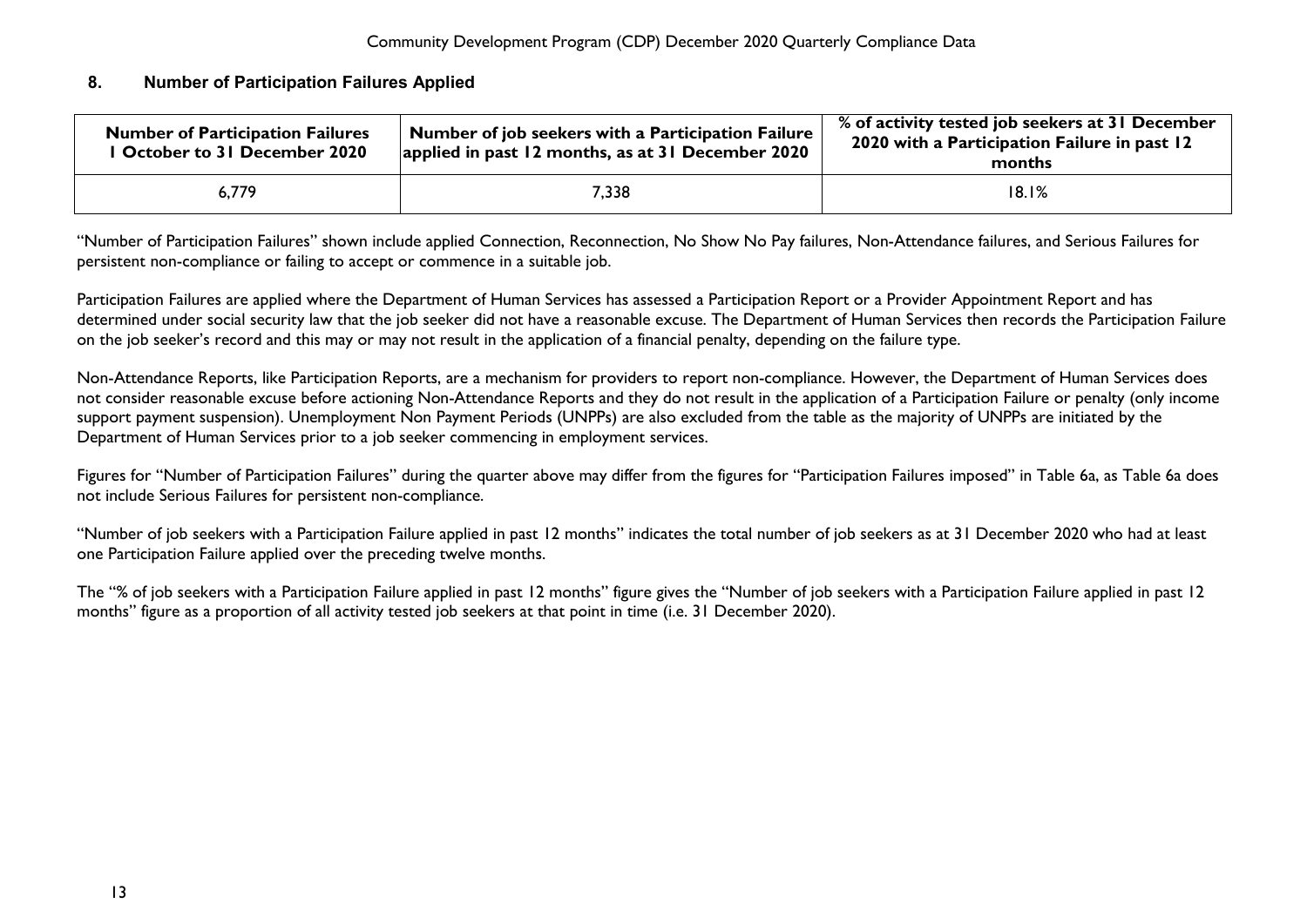### <span id="page-14-1"></span><span id="page-14-0"></span>**9. Types of Participation Failures**

### *9a***.** *Types of Participation Failures 1 October to 31 December 2020*

| Reason        | Connection<br><sup>=</sup> ailures | Reconnection<br><sup>=</sup> ailures | <b>Non-Attendance Failures</b> | No Show No Pay<br><b>Failures</b> | <b>Serious Failures</b> | <b>Total Failures</b> |
|---------------|------------------------------------|--------------------------------------|--------------------------------|-----------------------------------|-------------------------|-----------------------|
| <b>Number</b> | NP                                 | <b>NP</b>                            | <b>NP</b>                      | <b>NP</b>                         | 292                     | 6,779                 |

"Total Failures" above includes applied Connection failures, Reconnection failures, Non-Attendance failures, No Show No Pay failures, and Serious Failures for refusing to accept or commence a suitable job, and for persistent non-compliance following a CCA. Unemployment Non Payment Periods (UNPPs) are excluded as the majority of UNPPs are initiated by the Department of Human Services prior to the job seeker commencing in employment services. For further explanation of the various failure types refer to the Glossary.

### <span id="page-14-2"></span>*9b. Types of Participation Failures: Serious Failures^ 1 October to 31 December 2020*

| <b>Total Serious</b><br><b>Failures</b> <sup>^^</sup> |
|-------------------------------------------------------|
| No.                                                   |
| 292                                                   |

<sup>^</sup>The Department of Human Services undertake a CCA before determining if a job seeker has persistently failed to comply with their activity test requirements. A number of matters, set out in the *Social Security (Administration) (Persistent Non-compliance) (Employment) Determination 2015 (No. 1),* assist decision makers in deciding whether a job seeker has been persistently non-compliant.

^^Total serious failures includes persistent non-compliance, refused suitable job and did not commence suitable job.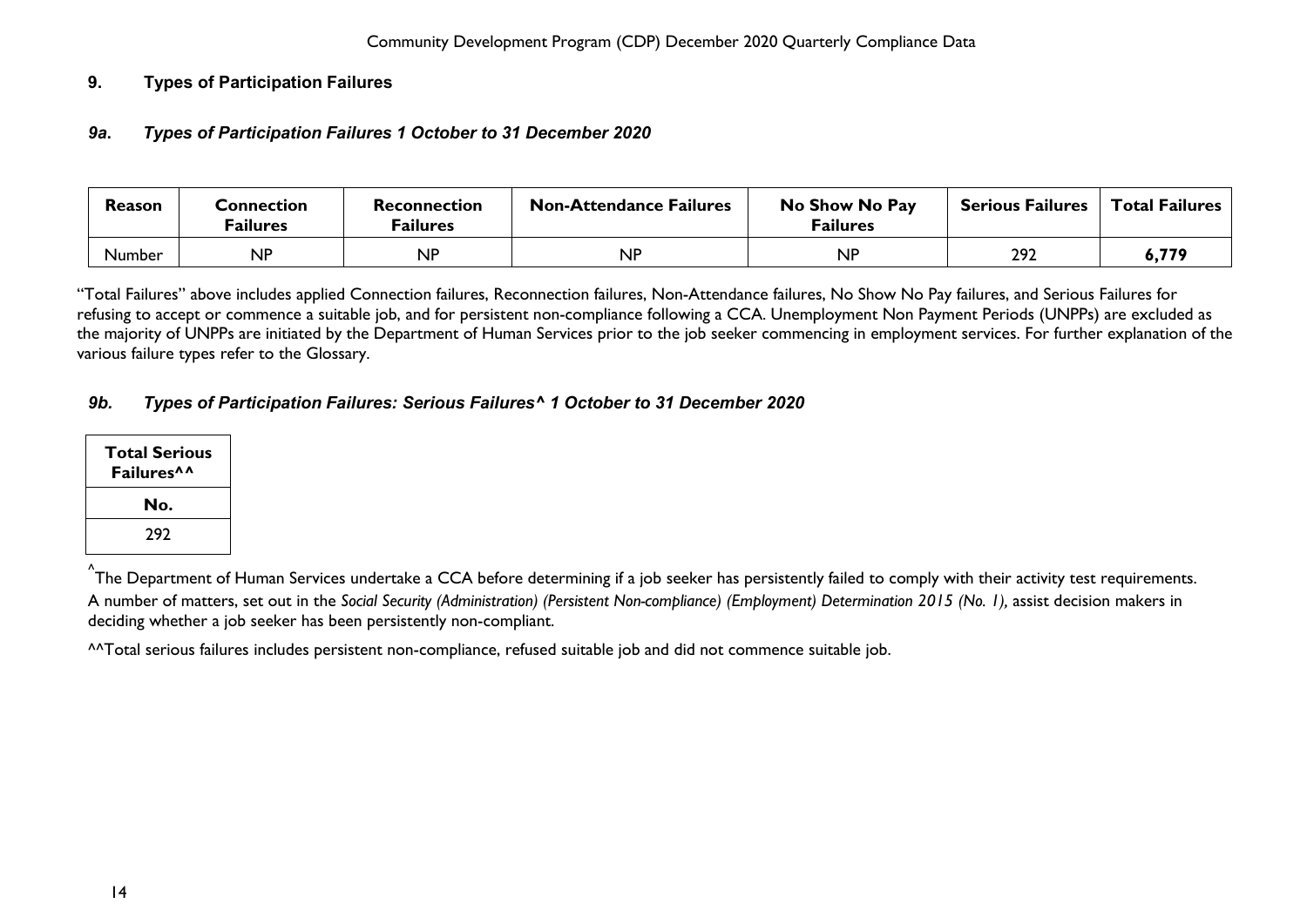### <span id="page-15-0"></span>**10. Sanctions for Serious Failures and Unemployment Non-Payment Periods 1 October to 31 December 2020**

| <b>Serious Failures</b>                                         | <b>Number</b> | <b>Percent</b> |
|-----------------------------------------------------------------|---------------|----------------|
| <b>Non-payment Period</b>                                       | 50            | 17%            |
| <b>Financial Penalty waived - Compliance</b><br><b>Activity</b> | <b>NP</b>     | <b>NP</b>      |
| <b>Financial Penalty waived - Financial Hardship</b>            | $20$          | <b>NP</b>      |
| <b>Total</b>                                                    | 298           | 100%           |

"Serious Failures and Unemployment Non-Payment Periods" shown are for refusing to accept or commence a suitable job, persistent non-compliance following a CCA, leaving a job voluntarily or dismissal due to misconduct.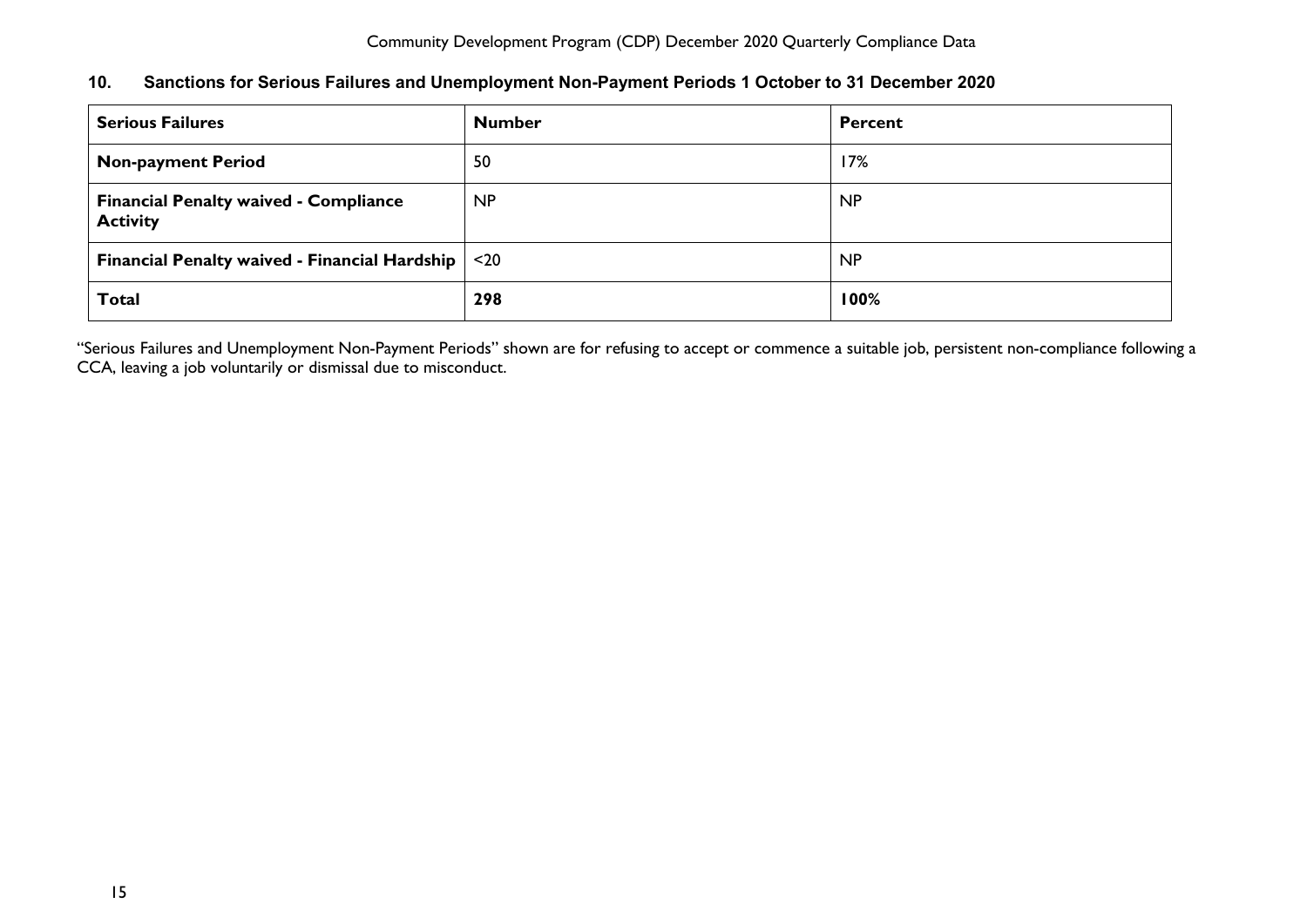### <span id="page-16-1"></span><span id="page-16-0"></span>**Part B**

### **11. Financial Penalties and Income Support Payment Suspensions by Gender**

#### <span id="page-16-2"></span>*11a. Non Payment Periods (Serious and UNPPs) 1 October to 31 December 2020*

| Non Payment Periods (Serious and<br>UNPP <sub>s</sub> ) | Male | Male % | Female | Female % | Total | Total % | <b>Financial</b><br><b>YTD</b> | <b>Financial</b><br>YTD% |
|---------------------------------------------------------|------|--------|--------|----------|-------|---------|--------------------------------|--------------------------|
| <b>Sub Total NPPs</b>                                   | 193  | 64.77% | 05 ا   | 35.23%   | 298   | 100.00% | 298                            | 100.00%                  |

<span id="page-16-3"></span>*11b. Short Term Financial Penalties 1 October to 31 December 2020*

| <b>Short Term Financial Penalties (Non-</b><br><sup>1</sup> Attendance, Reconnection and NSNP) | Male | Male % | Female | Female % | $\tau$ otal | Total % | <b>Financial</b> | <b>Financial</b><br>YTD% |
|------------------------------------------------------------------------------------------------|------|--------|--------|----------|-------------|---------|------------------|--------------------------|
| . Sub Total Short Term Financial Penalties                                                     |      | 64.35% | 2,312  | 35.65%   | 6,485       | 100.00% | 6,485            | 100.00%                  |

#### <span id="page-16-4"></span>*11c***.** *Total Financial Penalties 1 October to 31 December 2020*

| Male  | Male % | <b>Female</b> | <b>Female</b> % | Total | Total % | <b>Financial</b><br>YTD | <b>Financial</b><br>YTD% |
|-------|--------|---------------|-----------------|-------|---------|-------------------------|--------------------------|
| 4,366 | 64.37% | 2,417         | 35.63%          | 6,783 | 100.00% | 6,783                   | 100.00%                  |

Unemployment non-payment periods are generally for eight weeks. However, a person who has received Relocation Assistance to take up a job and voluntarily leaves this job without a reasonable excuse, or is dismissed for misconduct within the first six months, may be subject to a non-payment penalty period of 12 weeks. This penalty may also be applied if the job seeker accepts the job and relocates but does not commence employment.

Appointment related failures comprise of financial penalties for non-attendance at a provider or Department of Human Services (including CCA) appointment. Reconnection failures for not entering into a Job Plan can be applied when a job seeker does not attend an appointment with their provider then refuses to enter into a Job Plan at their re-engagement appointment. This refusal represents the job seeker's first refusal to enter into a Job Plan.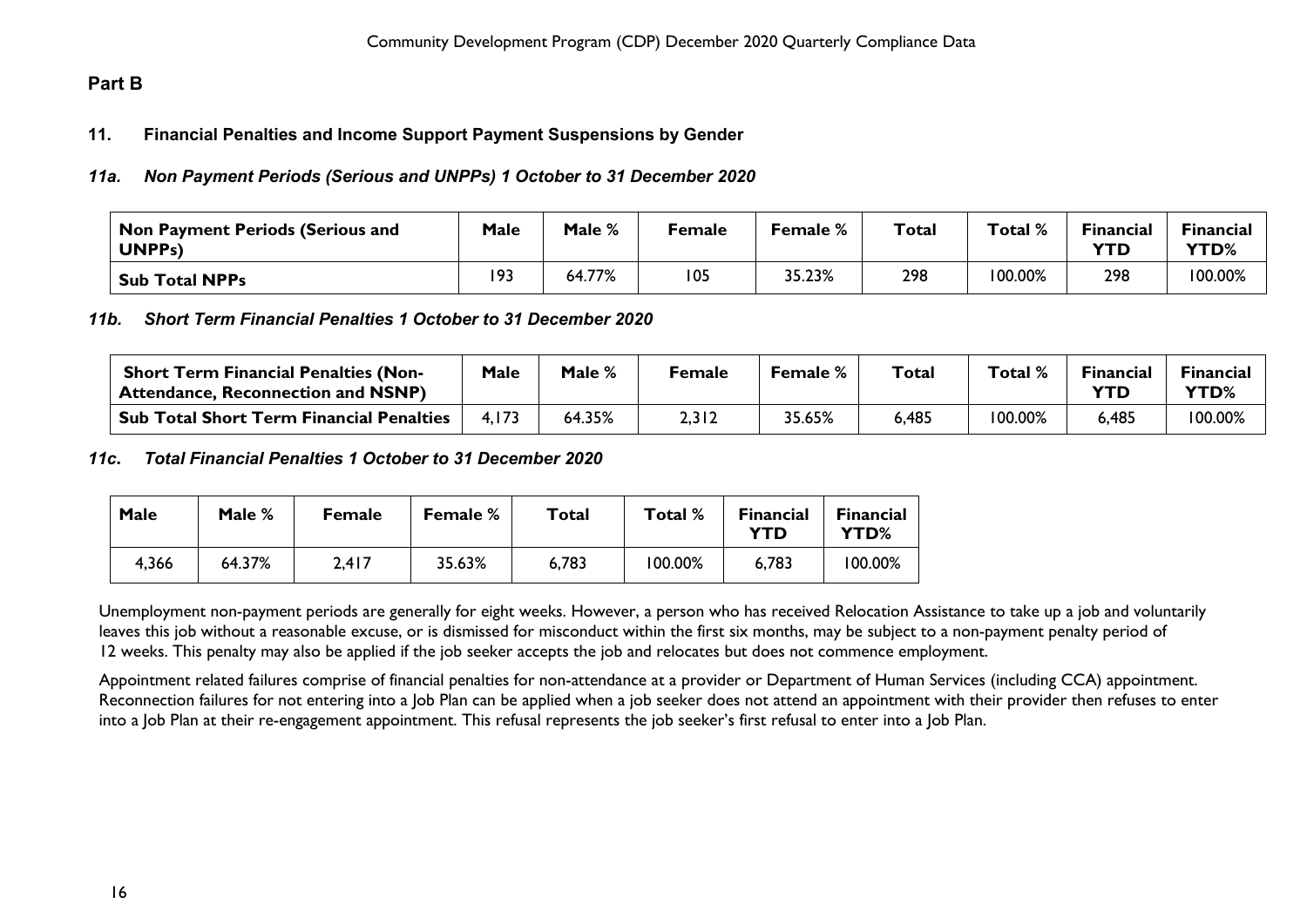### <span id="page-17-0"></span>*11d. Income Support Payment Suspensions 1 October to 31 December 2020*

| Income Support payment suspensions                                   | Male  | Male % | <b>Female</b> | <b>Female %</b> | Total  | Total % | <b>Financial</b><br><b>YTD</b> | <b>Financial</b><br>YTD% |
|----------------------------------------------------------------------|-------|--------|---------------|-----------------|--------|---------|--------------------------------|--------------------------|
| Income support payment suspension -<br>non-attendance at appointment | 5,448 | 47.73% | 3,705         | 32.46%          | 9,153  | 80.19%  | 9,213                          | 80.29%                   |
| Income support payment suspension -<br>disengagement from activity   | 1,413 | 12.38% | 848           | 7.43%           | 2,261  | 19.81%  | 2,261                          | 19.71%                   |
| <b>Total Income Support payment</b><br>suspensions                   | 6,861 | 60.11% | 4,553         | 39.89%          | 11,414 | 100.00% | 11,474                         | 100.00%                  |

Income support payment suspensions are applied when a job seeker fails to attend an appointment with their employment services provider and a Non-Attendance Report is submitted, or when a job seeker disengages from an activity and their provider indicates on a No Show No Pay Participation Report that they wish to discuss this with the job seeker.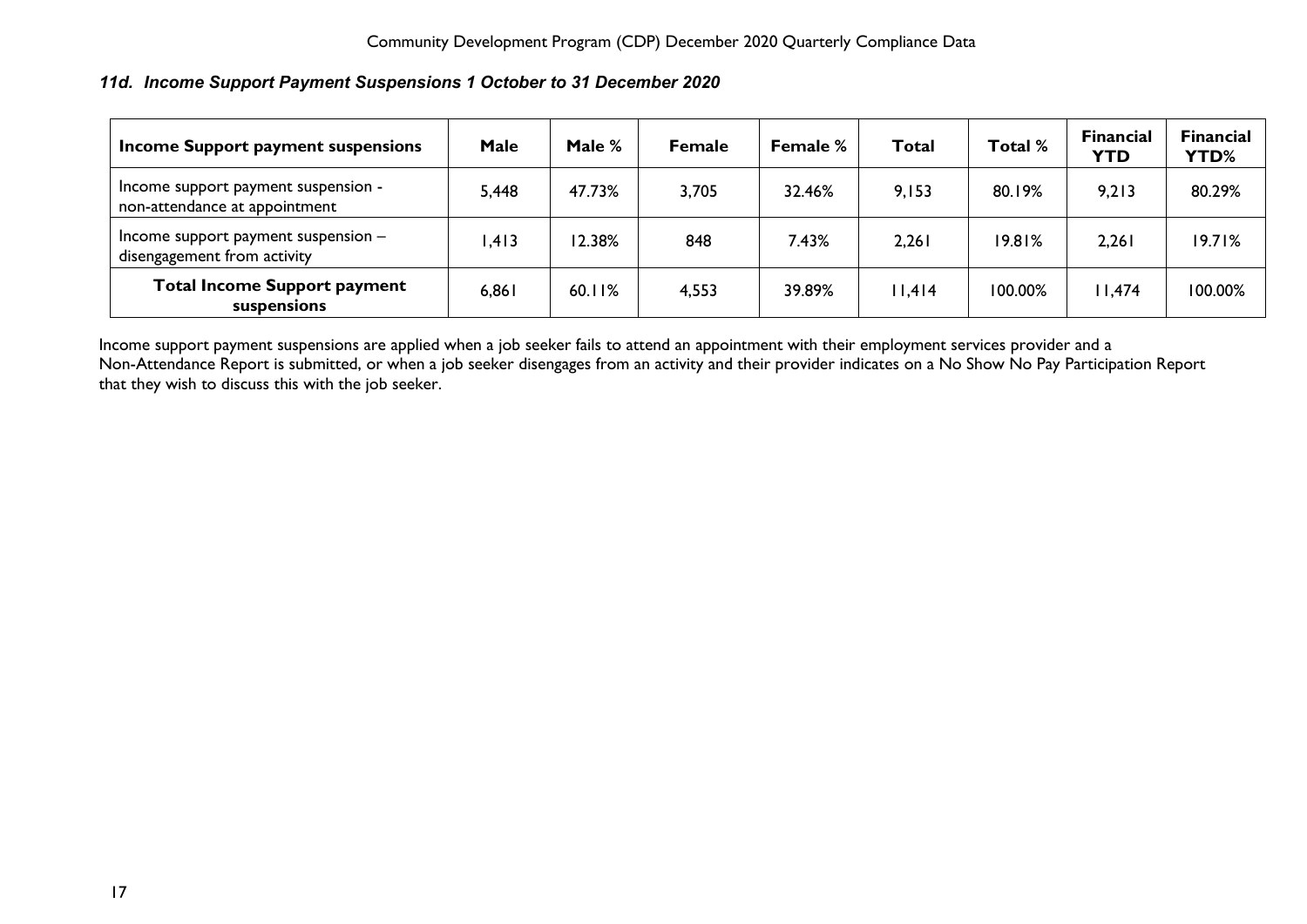### <span id="page-18-0"></span>**12. Financial Penalties and Income Support Payment Suspensions by Indigenous Status**

### <span id="page-18-1"></span>*12a. Non Payment Periods (Serious and UNPPs) 1 October to 31 December 2020*

| <b>Non Payment Periods (Serious and</b><br>UNPPs) | Indigenous | Indigenous<br>% | Non-<br><b>Indigenous</b> | Non-<br>Indigenous<br>% | Total | Total % | <b>Financial</b><br><b>YTD</b> | <b>Financial</b><br><b>YTD%</b> |
|---------------------------------------------------|------------|-----------------|---------------------------|-------------------------|-------|---------|--------------------------------|---------------------------------|
| <b>Sub Total NPPs</b>                             | ΝP         | <b>NP</b>       | <20                       | <b>NP</b>               | 298   | 100.00% | 298                            | 100.00%                         |

### <span id="page-18-2"></span>*12b. Short Term Financial Penalties 1 October to 31 December 2020*

| <b>Short Term Financial Penalties (Non-</b><br><b>Attendance, Reconnection and NSNP)</b> | Indigenous | Indigenous | Non-<br>Indigenous | Non-<br>Indigenous | Total | Total %    | <b>Financial</b><br>YTD | Financial<br>YTD% |
|------------------------------------------------------------------------------------------|------------|------------|--------------------|--------------------|-------|------------|-------------------------|-------------------|
| <b>Sub Total Short Term Financial</b><br><b>Penalties</b>                                | 6,302      | 97.18%     | 183                | 2.82%              | 6,485 | $100.00\%$ | 6,485                   | 100.00%           |

### <span id="page-18-3"></span>*12c. Total Financial Penalties 1 October to 31 December 2020*

| Indigenous | <b>Indigenous</b><br>% | Non-<br><b>Indigenous</b> | Non-<br>Indigenous | Total | Total % | <b>Financial</b><br>YTD | <b>Financial</b><br>YTD% |
|------------|------------------------|---------------------------|--------------------|-------|---------|-------------------------|--------------------------|
| 6,595      | 97.23%                 | 188                       | 2.77%              | 6,783 | 100.0%  | 6,783                   | 100.00%                  |

Unemployment non-payment periods are generally for eight weeks. However, a person who has received Relocation Assistance to take up a job and voluntarily leaves this job without a reasonable excuse, or is dismissed for misconduct within the first six months, may be subject to a non-payment penalty period of 12 weeks. This penalty may also be applied if the job seeker accepts the job and relocates but does not commence employment.

Appointment related failures comprise of financial penalties for non-attendance at a provider or Department of Human Services (including CCA) appointment.

Reconnection failures for not entering into a lob Plan can be applied when a job seeker does not attend an appointment with their provider then refuses to enter into a Job Plan at their re-engagement appointment. This refusal represents the job seeker's first refusal to enter into a Job Plan.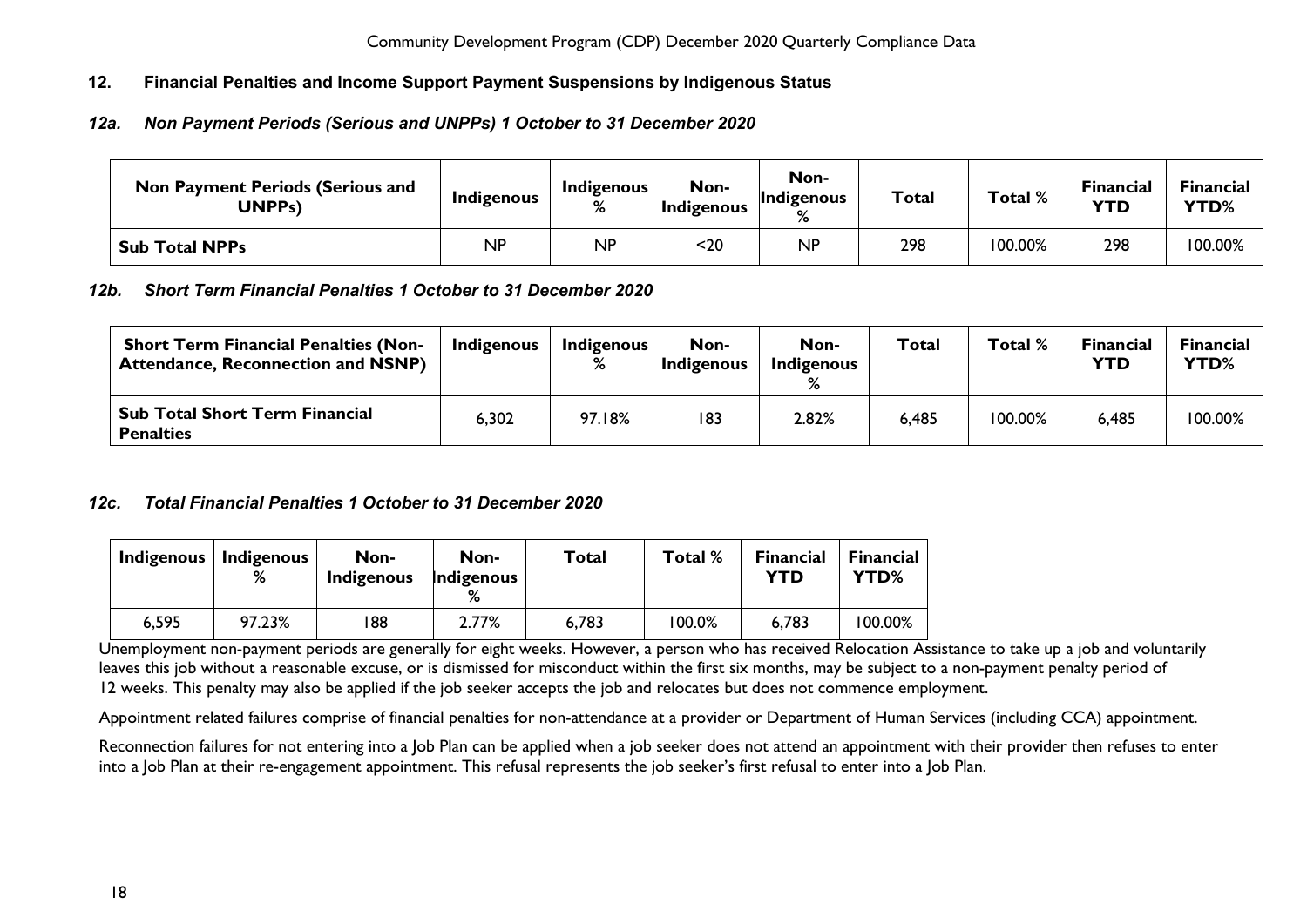<span id="page-19-0"></span>

|  | 12d. Income Support Payment Suspensions 1 October to 31 December 2020 |  |  |  |
|--|-----------------------------------------------------------------------|--|--|--|
|--|-----------------------------------------------------------------------|--|--|--|

| Income support payment suspensions                                   | Indigenous | <b>Indigenous</b><br>% | Non-<br>Indigenous | Non-<br>Indigenous<br>% | <b>Total</b> | Total % | <b>Financial</b><br><b>YTD</b> | <b>Financial</b><br>YTD% |
|----------------------------------------------------------------------|------------|------------------------|--------------------|-------------------------|--------------|---------|--------------------------------|--------------------------|
| Income support payment suspension<br>- non-attendance at appointment | 8,270      | 72.45%                 | 883                | 7.74%                   | 9,153        | 80.19%  | 9,213                          | 80.29%                   |
| Income support payment suspension<br>- disengagement from activity   | 2,128      | 18.64%                 | 133                | .17%                    | 2,261        | 19.81%  | 2,261                          | 19.71%                   |
| <b>Total Income Support payment</b><br>suspensions                   | 10,398     | 91.10%                 | 1,016              | 8.90%                   | 11,414       | 100.00% | 11,474                         | 100.00%                  |

Income support payment suspensions are applied when a job seeker fails to attend an appointment with their employment services provider and a Non-Attendance Report is submitted, or when a job seeker disengages from an activity and their provider indicates on a No Show No Pay Participation Report that they wish to discuss this with the job seeker.

### <span id="page-19-1"></span>**13. Financial Penalties and Income Support Payment Suspensions by Age Group**

### <span id="page-19-2"></span>*13a. Non Payment Periods (Serious and UNPPs) 1 October to 31 December 2020*

| <b>Non Payment Periods (Serious and</b><br><b>UNPPs)</b> | <b>Under</b> | $-30$<br>21  | $31 - 40$ | 41<br>- 54 | $55 +$ | <b>Total</b> | <b>Financial</b><br>YTD | <b>Financial</b><br>YTD% |
|----------------------------------------------------------|--------------|--------------|-----------|------------|--------|--------------|-------------------------|--------------------------|
| <b>Sub Total NPPs</b>                                    | <b>NP</b>    | ר רו<br>د ∠ا | 84        | 65         | <20    | 298          | 298                     | 100.00%                  |

### <span id="page-19-3"></span>*13b. Short Term Financial Penalties 1 October to 31 December 2020*

<span id="page-19-4"></span>

| <b>Short Term Financial Penalties (Non-</b><br><b>Attendance, Reconnection and NSNP)</b> | Under | $21 - 30$ | $31 - 40$ | $41 - 54$ | $55+$ | <b>Total</b> | Financial<br>YTD | <b>Financial</b><br>YTD% |
|------------------------------------------------------------------------------------------|-------|-----------|-----------|-----------|-------|--------------|------------------|--------------------------|
| <b>Sub Total Short Term Financial</b><br><b>Penalties</b>                                | 765   | 2,438     | ,761      | ,383      | 138   | 6,485        | 6,485            | 100.00%                  |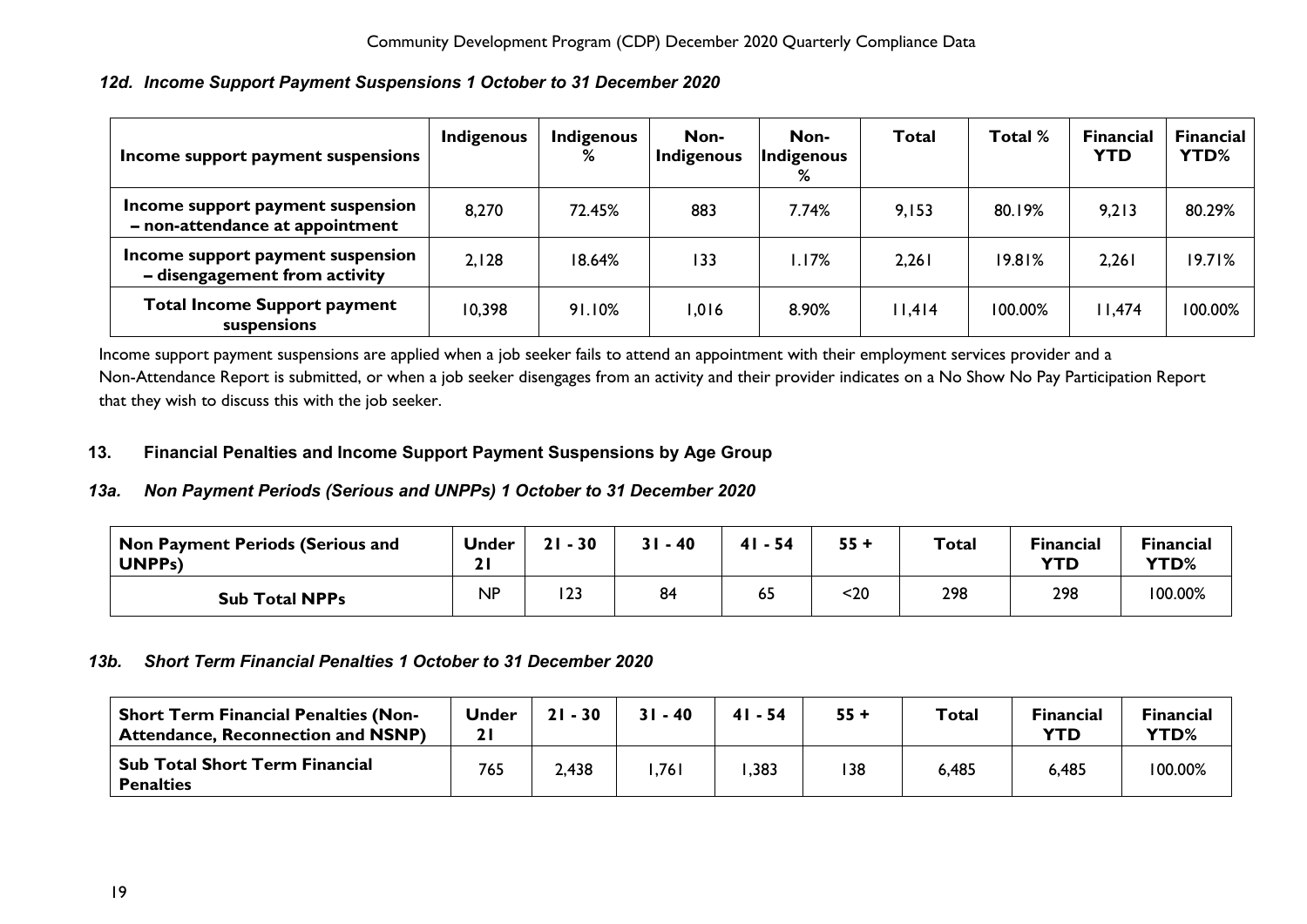### *13c. Total Financial Penalties 1 October to 31 December 2020*

| Under 21 | $21 - 30$ | $31 - 40$ | $41 - 54$ | $55 +$ | Total | Financial<br>YTD | <b>Financial</b><br>YTD% |
|----------|-----------|-----------|-----------|--------|-------|------------------|--------------------------|
| 787      | 2,561     | ,845      | 448, ا    | 142    | 6,783 | 6,783            | 100.00%                  |

Unemployment non-payment periods are generally for eight weeks. However, a person who has received Relocation Assistance to take up a job and voluntarily leaves this job without a reasonable excuse, or is dismissed for misconduct within the first six months, may be subject to a non-payment penalty period of 12 weeks. This penalty may also be applied if the job seeker accepts the job and relocates but does not commence employment.

Appointment related failures comprise of financial penalties for non-attendance at a provider or Department of Human Services (including CCA) appointment.

Reconnection failures for not entering into a Job Plan can be applied when a job seeker does not attend an appointment with their provider then refuses to enter into a Job Plan at their re-engagement appointment. This refusal represents the job seeker's first refusal to enter into a Job Plan.

### <span id="page-20-0"></span>*13d. Income Support Payment Suspensions 1 October to 31 December 2020*

| <b>Income Support Payment Suspensions</b>                            | <b>Under</b><br>21 | $21 - 30$ | $31 - 40$ | $41 - 54$ | $55 +$ | Total  | <b>Financial</b><br><b>YTD</b> | <b>Financial</b><br>YTD% |
|----------------------------------------------------------------------|--------------------|-----------|-----------|-----------|--------|--------|--------------------------------|--------------------------|
| Income Support Payment Suspension -non-<br>attendance at appointment | ,601               | 2,890     | 2,335     | .813      | 514    | 9,153  | 9,213                          | 80.29%                   |
| Income Support Payment Suspension -<br>disengagement from activity   | 287                | 773       | 643       | 494       | 64     | 2,261  | 2,261                          | 19.71%                   |
| <b>Total Income Support Payment</b><br><b>Suspensions</b>            | ,888               | 3,663     | 2,978     | 2,307     | 578    | 11,414 | I I,474                        | 100.00%                  |

Income support payment suspensions are applied when a job seeker fails to attend an appointment with their employment services provider and a Non-Attendance Report is submitted, or when a job seeker disengages from an activity and their provider indicates on a No Show No Pay Participation Report that they wish to discuss this with the job seeker.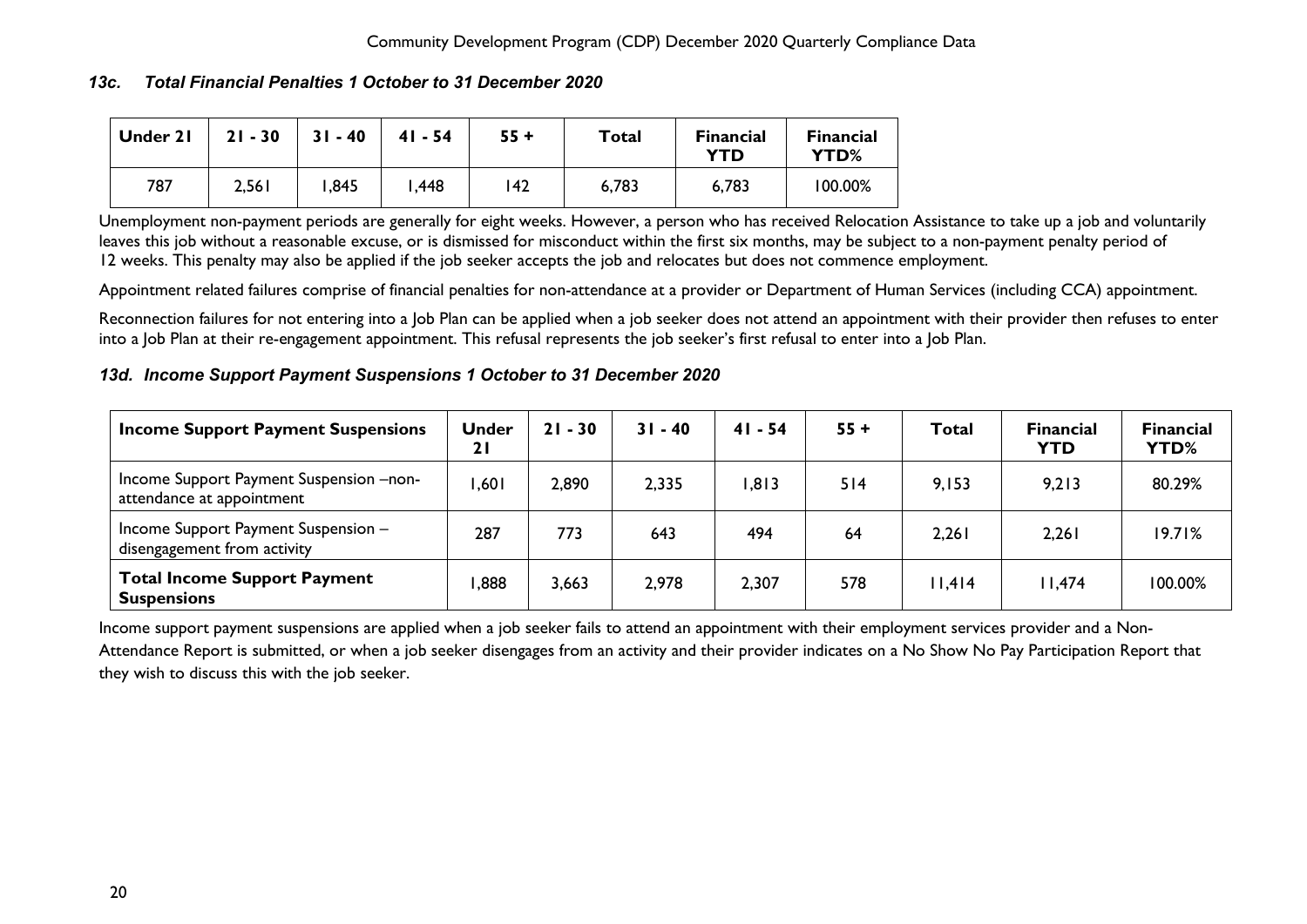### <span id="page-21-0"></span>**14. Financial Penalties and Income Support Payment Suspensions by Allowance Types**

### <span id="page-21-1"></span>*14a. Non Payment Periods (Serious and UNPPs) 1 October to 31 December 2020*

| <b>Non Payment Periods (Serious Failure</b><br>and UNPP) | NSA <sup>^</sup> | <b>YAL</b> | <b>PPS</b> | Not on<br>allowance | Total | <b>Financial</b><br><b>YTD</b> | <b>Financial</b><br>YTD% |
|----------------------------------------------------------|------------------|------------|------------|---------------------|-------|--------------------------------|--------------------------|
| <b>Sub Total NPPs</b>                                    | 265              | ΝP         | $20$       | <20                 | 298   | 298                            | 100.00%                  |

a. ^ Due to the small number of Activity Tested recipients of Special Benefit (SpB), these job seekers are included under the Newstart Allowance (NSA) column**.** 

### <span id="page-21-2"></span>*14b. Short Term Financial Penalties 1 October to 31 December 2020*

| <b>Short Term Financial Penalties (Non-</b><br><b>Attendance, Reconnection and NSNP)</b> | NSA <sup>^</sup> | <b>YAL</b> | <b>PPS</b> | Not on<br> allowance | Total | <b>Financial</b><br><b>YTD</b> | Financial<br><b>YTD%</b> |
|------------------------------------------------------------------------------------------|------------------|------------|------------|----------------------|-------|--------------------------------|--------------------------|
| <b>Sub Total Short Term Financial</b><br><b>Penalties</b>                                | 307,د            | ,028       | 150        |                      | 6,485 | 6,485                          | 100.00%                  |

a. <sup>^</sup> Due to the small number of Activity Tested recipients of Special Benefit (SpB), these job seekers are included under the Newstart Allowance (NSA) column.

### <span id="page-21-3"></span>*14c. Total Financial Penalties 1 October to 31 December 2020*

| NSA <sup>^</sup> | <b>YAL</b> | <b>PPS</b> | Not on<br>allowance | Total | <b>Financial</b><br>YTD | <b>Financial</b><br>YTD% |
|------------------|------------|------------|---------------------|-------|-------------------------|--------------------------|
| 5,572            | .055       | NΡ         | $20$                | 6,783 | 6,783                   | 100.00%                  |

a. <sup>^</sup> Due to the small number of Activity Tested recipients of Special Benefit (SpB), these job seekers are included under the Newstart Allowance (NSA) column**.** 

Unemployment non-payment periods are generally for eight weeks. However, a person who has received Relocation Assistance to take up a job and voluntarily leaves this job without a reasonable excuse, or is dismissed for misconduct within the first six months, may be subject to a non-payment penalty period of 12 weeks. This penalty may also be applied if the job seeker accepts the job and relocates but does not commence employment.

Appointment related failures comprise of financial penalties for non-attendance at a provider or Department of Human Services (including CCA) appointment.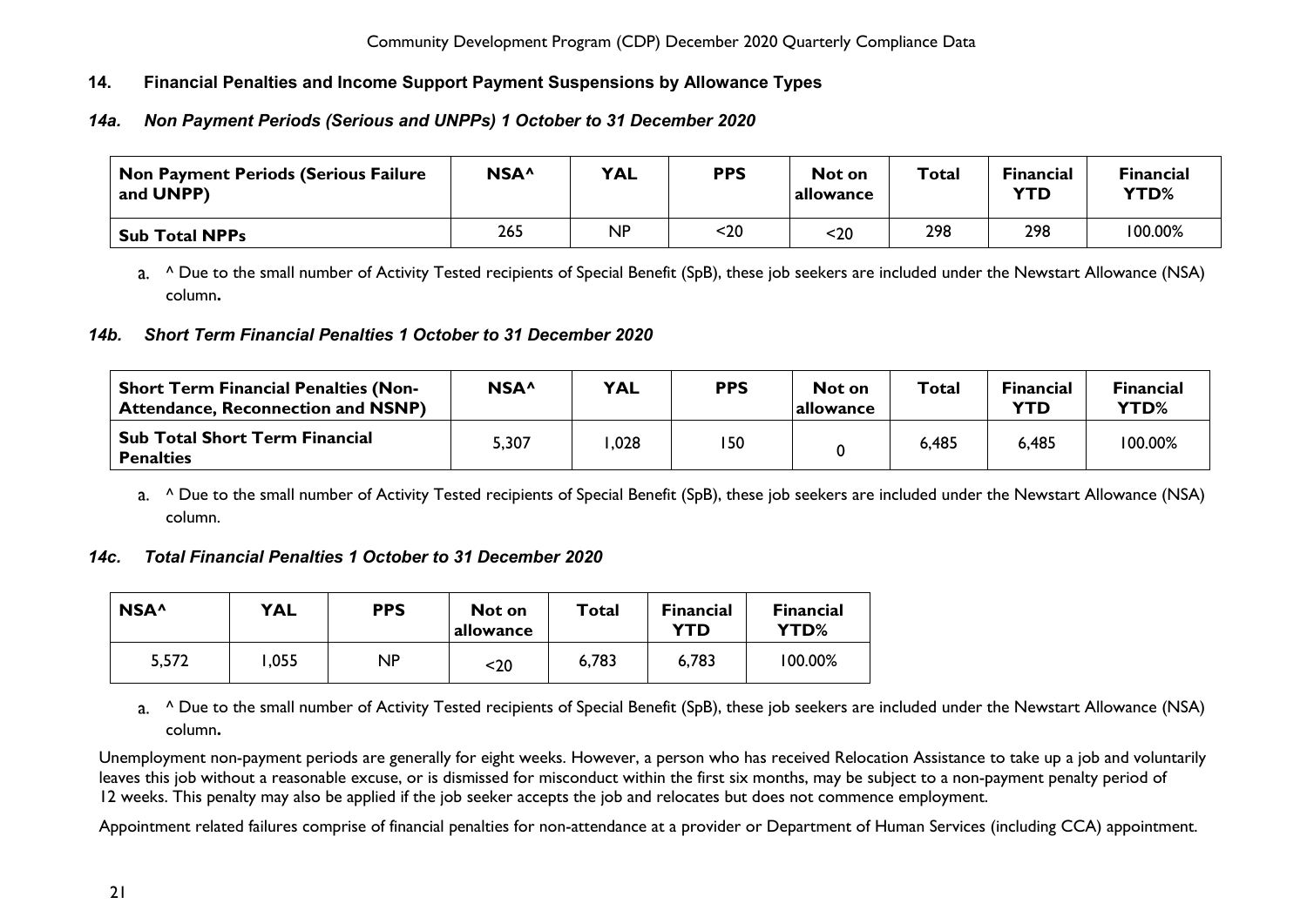Reconnection failures for not entering into a Job Plan can be applied when a job seeker does not attend an appointment with their provider then refuses to enter into a Job Plan at their re-engagement appointment. This refusal represents the job seeker's first refusal to enter into a Job Plan.

#### <span id="page-22-0"></span>*14d. Income Support Payment Suspensions 1 October to 31 December 2020*

| Income Support payment suspensions                                    | NSA <sup>^</sup> | <b>YAL</b> | <b>PPS</b> | <b>Total</b> | <b>Financial YTD</b> | <b>Financial</b><br>YTD% |
|-----------------------------------------------------------------------|------------------|------------|------------|--------------|----------------------|--------------------------|
| Income support payment suspension - non-<br>attendance at appointment | 7,102            | NP         | NP         | 9,153        | 9,213                | 80.29%                   |
| Income support payment suspension $-$<br>disengagement from activity  | 888,             | NP         | $20$       | 2,261        | 2,261                | 19.71%                   |
| <b>Total Income Support payment</b><br>suspensions                    | 8,990            | 2,303      | 121        | 11,414       | l I,474              | 100.00%                  |

a. <sup>^</sup> Due to the small number of Activity Tested recipients of Special Benefit (SpB), these job seekers are included under the Newstart Allowance (NSA) column**.** 

Income support payment suspensions are applied when a job seeker fails to attend an appointment with their employment services provider and a Non-Attendance Report is submitted, or when a job seeker disengages from an activity and their provider indicates on a No Show No Pay Participation Report that they wish to discuss this with the job seeker.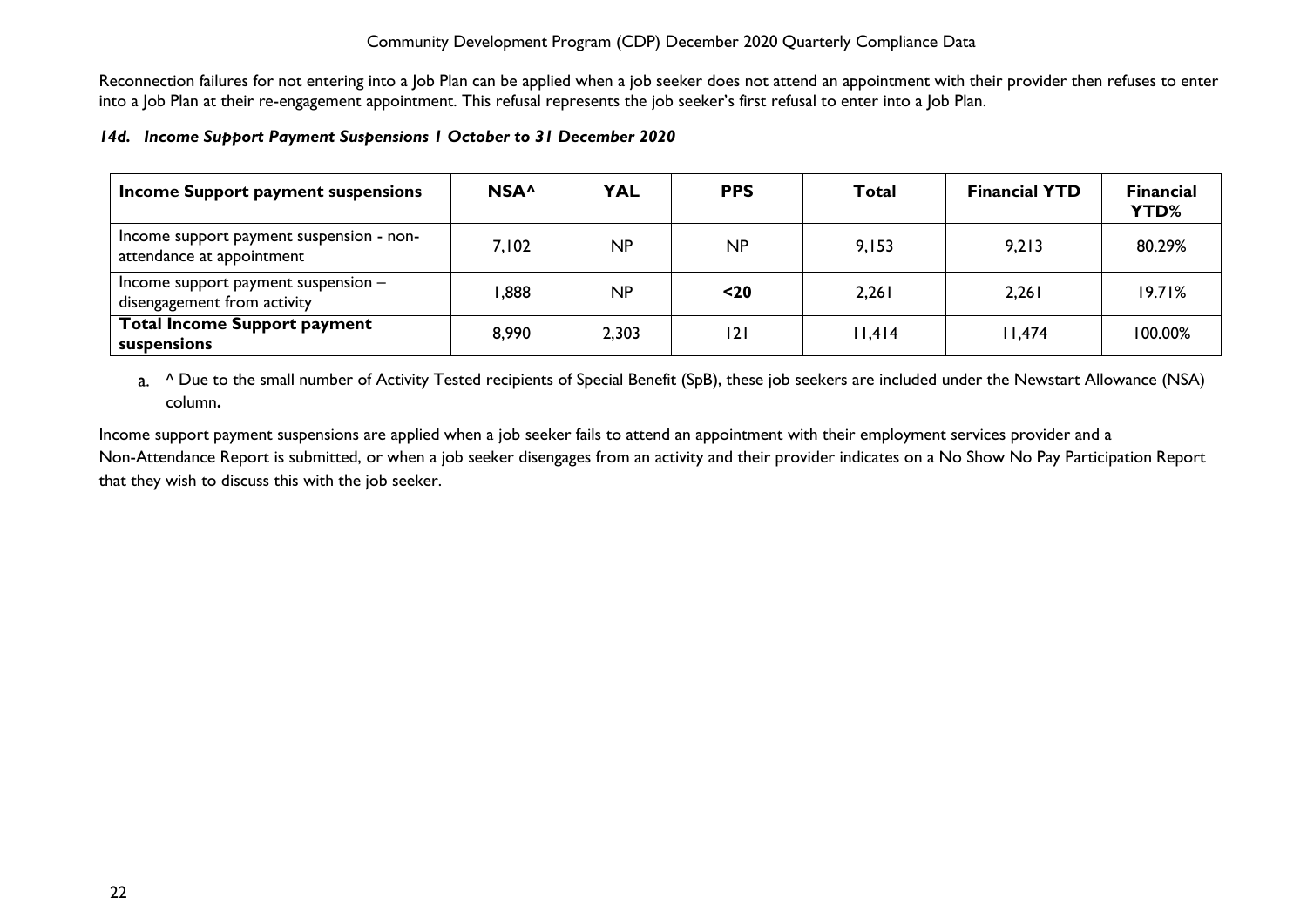- <span id="page-23-0"></span>**15. Financial Penalties and Income Support Payment Suspensions by Employment Services**
- <span id="page-23-1"></span>*15a. Non Payment Periods (Serious and UNPPs) 1 October to 31 December 2020*

| <b>Non Payment Periods (Serious and</b> | <b>CDP</b> | <b>Financial</b> | <b>Financial</b> |
|-----------------------------------------|------------|------------------|------------------|
| UNPP <sub>s</sub> )                     | Total      | YTD              | YTD%             |
| <b>Sub Total NPPs</b>                   | 298        | 298              | 100.00%          |

### <span id="page-23-2"></span>*15b. Short Term Financial Penalties 1 October to 31 December 2020*

| <b>Short Term Financial Penalties (Non-</b>               | <b>CDP</b> | <b>Financial</b> | <b>Financial</b> |
|-----------------------------------------------------------|------------|------------------|------------------|
| <b>Attendance, Reconnection and NSNP)</b>                 | Total      | YTD              | YTD%             |
| <b>Sub Total Short Term Financial</b><br><b>Penalties</b> | 6.485      | 6.485            | 100.00%          |

### <span id="page-23-3"></span>*15c. Total Financial Penalties 1 October to 31 December 2020*

| <b>CDP</b> | <b>Financial</b> | <b>Financial</b> |
|------------|------------------|------------------|
| Total      | YTD              | YTD%             |
| 6,783      | 6.783            | 100.00%          |

Unemployment non-payment periods are generally for eight weeks. However, a person who has received Relocation Assistance to take up a job and voluntarily leaves this job without a reasonable excuse, or is dismissed for misconduct within the first six months, may be subject to a non-payment penalty period of 12 weeks. This penalty may also be applied if the job seeker accepts the job and relocates but does not commence employment.

Appointment related failures comprise of financial penalties for non-attendance at a provider or Department of Human Services (including CCA) appointment.

Reconnection failures for not entering into a Job Plan can be applied when a job seeker does not attend an appointment with their provider then refuses to enter into a Job Plan at their re-engagement appointment. This refusal represents the job seeker's first refusal to enter into a Job Plan.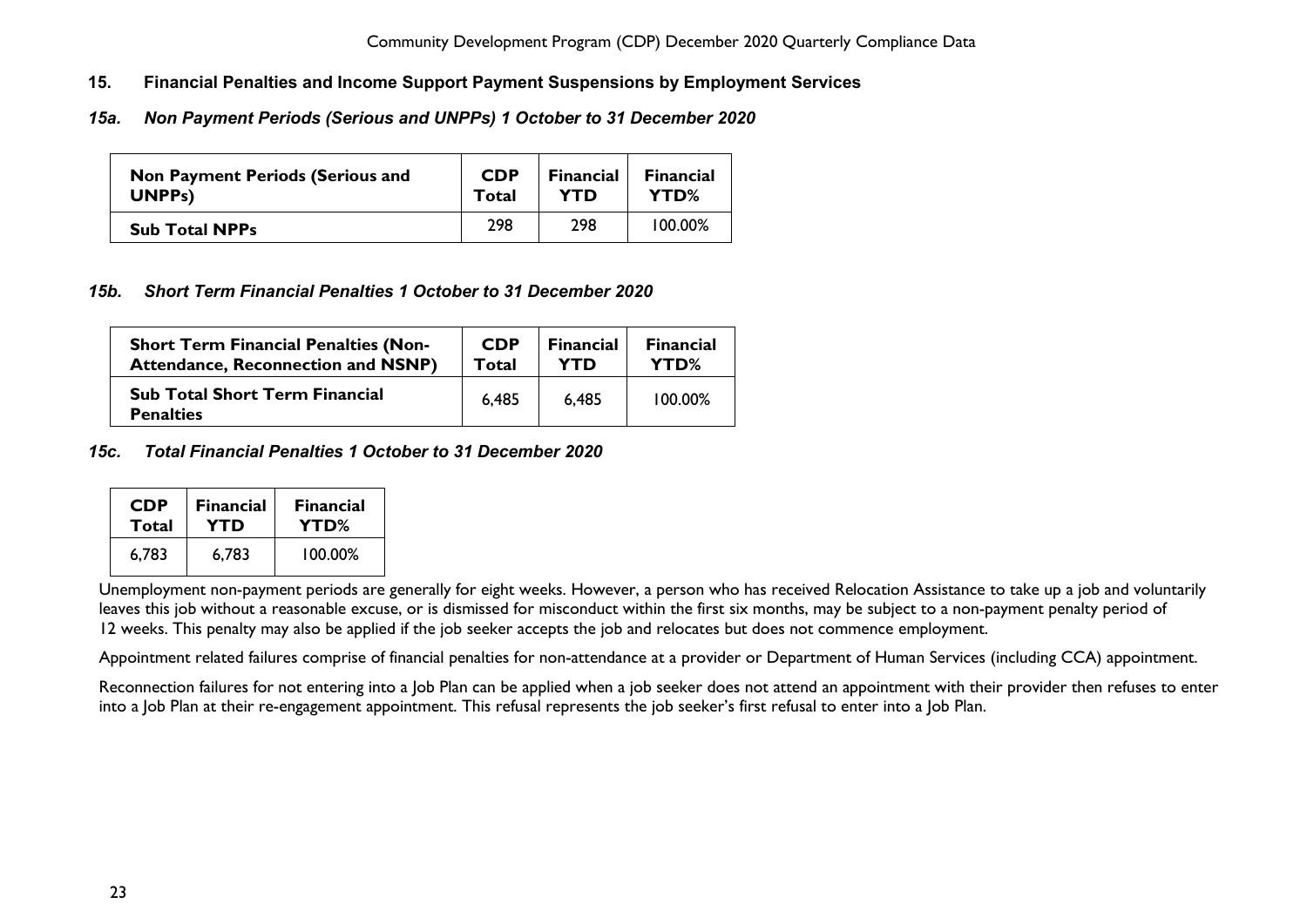### <span id="page-24-0"></span>*15d. Income Support Payment Suspensions 1 October to 31 December 2020*

| <b>Income Support payment suspensions</b>                             | <b>CDP</b><br>Total | <b>Financial</b><br><b>YTD</b> | <b>Financial</b><br>YTD% |
|-----------------------------------------------------------------------|---------------------|--------------------------------|--------------------------|
| Income support payment suspension - non-<br>attendance at appointment | 9,153               | 9,213                          | 80.29%                   |
| Income support payment suspension -<br>disengagement from activity    | 2,261               | 2,261                          | 19.71%                   |
| <b>Total Income Support payment</b><br>suspensions                    | 11,414              | 11,474                         | 100.00%                  |

Income support payment suspensions are applied when a job seeker fails to attend an appointment with their employment services provider and a Non-Attendance Report is submitted, or when a job seeker disengages from an activity and their provider indicates on a No Show No Pay Participation Report that they wish to discuss this with the job seeker.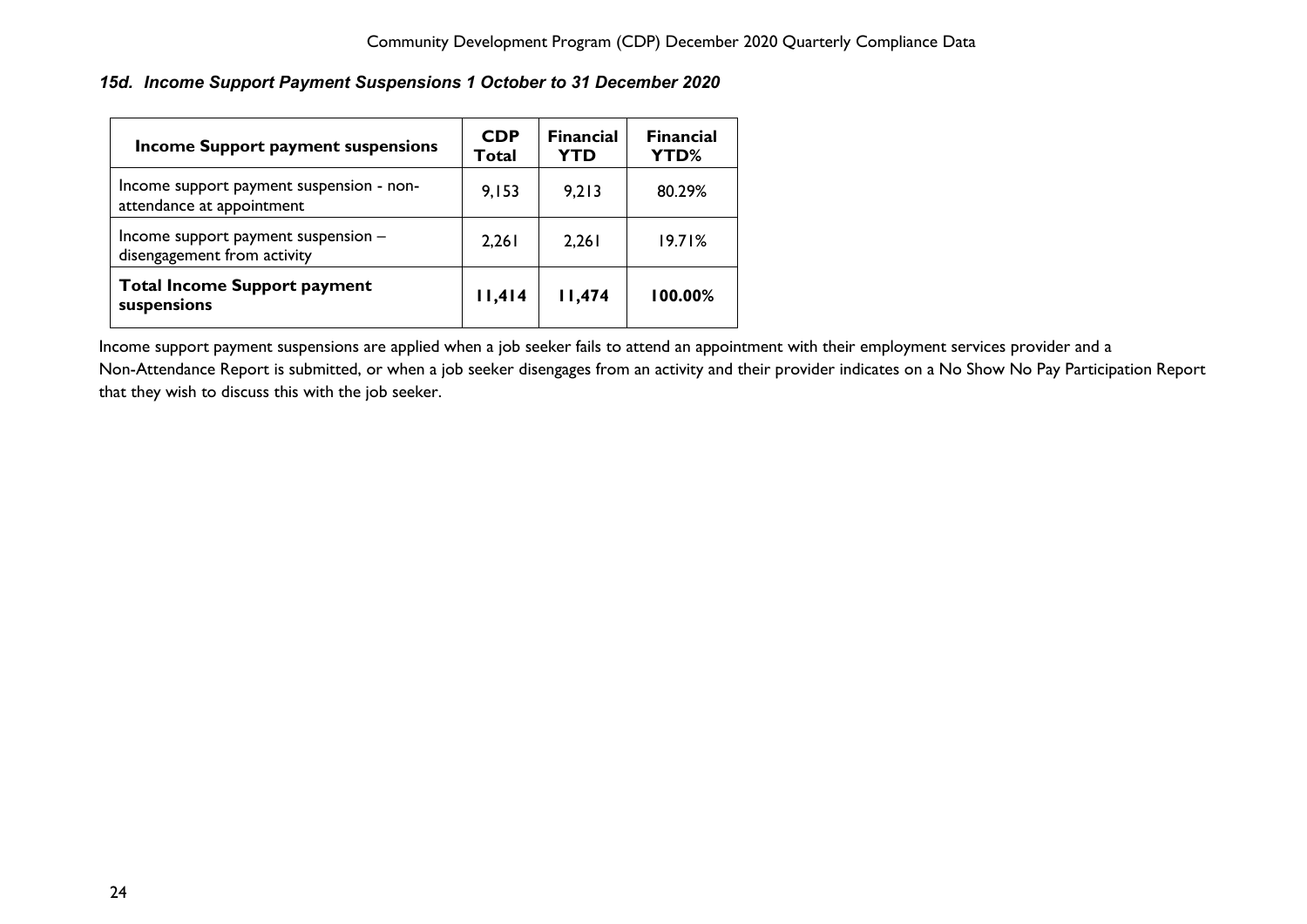## <span id="page-25-0"></span>**Glossary**

Active job seekers – job seekers on activity-tested income support payments that are currently active in employment services. These job seekers meet their mutual obligation requirements for income support through activities such as: attending provider appointments; undertaking activities to help them become more job ready; and looking for work.

**Approved activity** – job seekers fully meeting their activity test requirements through doing a sufficient amount of approved activities, such as part-time work or education, for a specified period (e.g. Principal Carer Parents undertaking 30 hours a fortnight of paid work and/or study). These job seekers do not have to use employment services for the period they are doing a sufficient amount of approved activity or activities.

**Caring responsibilities** – means that the Department of Human Services determined the job seeker had caring responsibilities preventing them from complying with the requirement (for example, caring for a sick dependant or relative).

**Comprehensive Compliance Assessment (CCA)** – must be conducted before a job seeker can have a penalty applied for persistent non-compliance. A CCA is conducted where a job seeker has:

- three (3) applied failures as a result of failing to attend an appointment, enter into a Job Plan or satisfactorily meet their Job Search Requirement within a six month period; or
- three (3) days of applied No Show No Pay penalties, within a six month period.

A CCA can also be requested at any time by either an employment services provider or the Department of Human Services if a job seeker is failing to meet their activity test requirements to determine why the job seeker is failing to meet their requirements.

**Compliance Activity** – the non-payment period was waived due to the job seeker agreeing to undertake a Compliance Activity involving weekly participation.

**Connection Failures** occur when a job seeker, without reasonable excuse:

- does not attend an initial appointment with a third party provider (e.g. a Work for the Dole host organisation or training provider not an employment services provider);
- refuses to enter into a Job Plan;
- fails to meet a job search requirement in their Job Plan.

Job seekers do not incur financial penalties if they have a Connection Failure applied.

**Cultural / language issues** – means that the Department of Human Services has determined cultural diversity, language, literacy or numeracy issues prevented the job seeker from being able to understand or comply with the requirement. The impact of these factors must be considered by decision-makers in setting requirements and determining failures.

**Discretion** – means that the provider considers the job seeker did not have a reasonable excuse for not attending the appointment but they have nonetheless decided not to submit a Non-Attendance Report to the Department of Human Services and are instead using another method to re-engage the job seeker (e.g. booking a new appointment for the job seeker).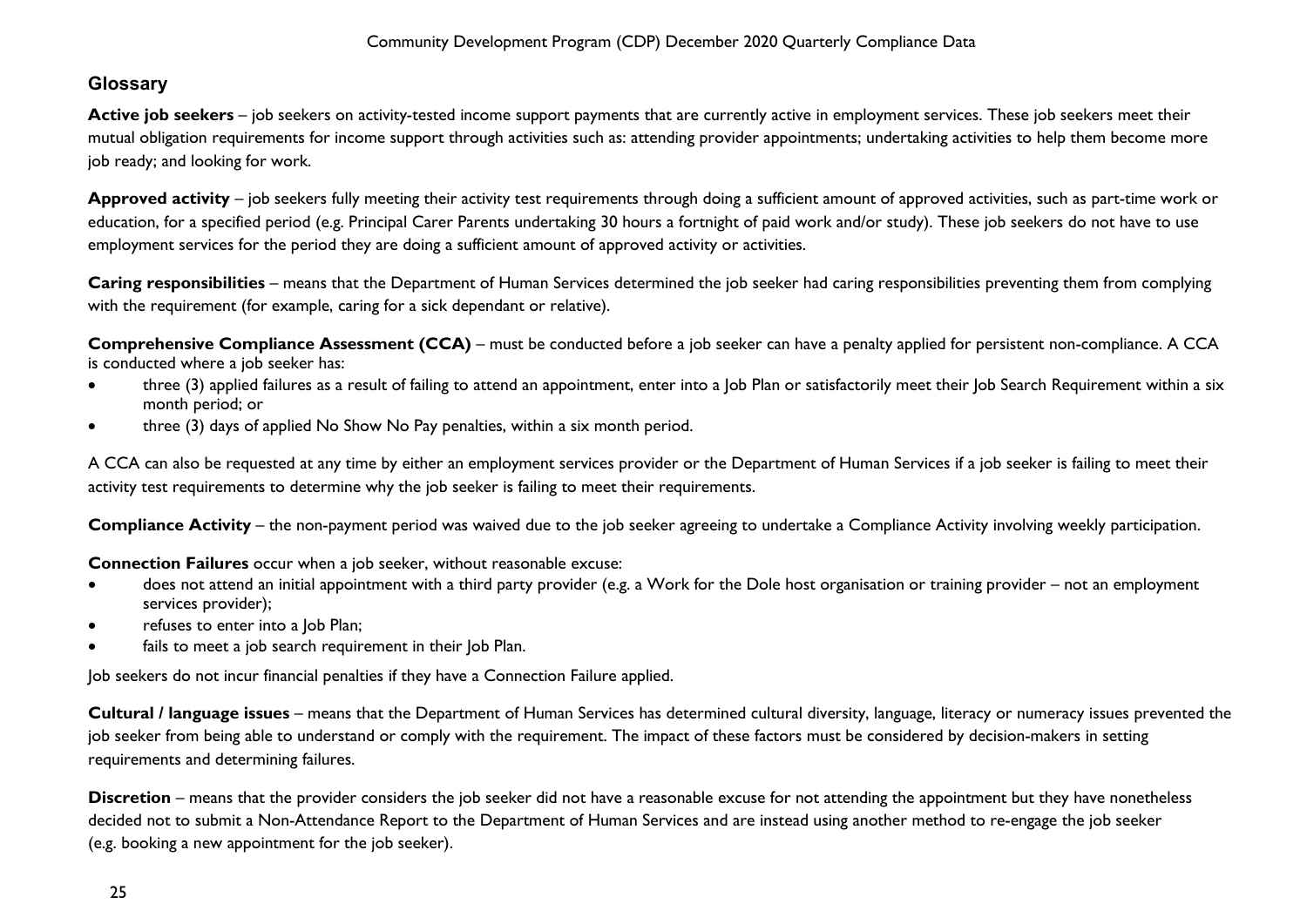**Explanatory Notes –** this document can be found on the Department of Education, Skills and Employment website and provides further information on job seeker compliance penalties.

**Failure to attend activity** – means failure to attend an activity specified as a compulsory term in a Job Plan.

**Financial Hardship** – means that the non-payment period was waived due to the job seeker being unable to undertake a Compliance Activity and having liquid assets below a specified amount.

**Financial Penalties** – a job seeker can incur a non-payment period for persistent and wilful non-compliance or for refusing an offer of suitable work, for voluntarily leaving work or being dismissed for misconduct. A No Show No Pay penalty can be applied for failing to attend activities within the Job Plan, or for failing to attend a job interview. A reconnection penalty can be applied for failing to attend a reconnection appointment, or for failing to return a satisfactory Job Seeker Diary.

**Foreseeable or unacceptable activity prevented compliance** – the job seeker claimed to have been undertaking other acceptable activities at the time of the requirement, such as a legal commitment (e.g. attending court), attending a job interview or working. If a failure is applied in these circumstances it means the decision-maker was not satisfied that the timing of the other activity would have prevented attendance at the appointment or activity or the decision maker did not believe the other activity occurred. In the case of a job seeker claiming to have been working, it may mean that the job seeker did not provide evidence to verify this or declare any earnings.

**Homelessness** – means that the Department of Human Services determined a job seeker's homelessness prevented the job seeker from being able to comply with the requirement.

**Income Support Payment suspensions** – are applied when a job seeker fails to attend an appointment with their employment provider or when a provider advises the Department of Human Services that a job seeker has disengaged from an activity. As payment is restored once the job seeker attends a re-engagement appointment, payment suspension is not a failure or financial penalty under the compliance framework. A failure and/or penalty may be separately applied where the Department of Human Services determines that the job seeker had no reasonable excuse for their non-attendance or failed to give prior notice of a reasonable excuse when it was reasonable to expect them to do so.

**Invalid reason** – means that the provider considers the job seeker did not have a reasonable excuse for not attending the appointment, or they have been unable to make contact with the job seeker. If a provider records a result of 'invalid reason', they will submit a Non-Attendance Report to the Department of Human Services. Where the Non-Attendance Report is not successfully submitted to the Department of Human Services, the 'invalid' reason result will be automatically updated to a 'discretion' result.

**Job seeker chose not to participate** – the job seeker did not want to attend an appointment or activity because the time was not convenient for the job seeker, because the job seeker did not see value in attending or because they indicated that they did not care whether they attended or not.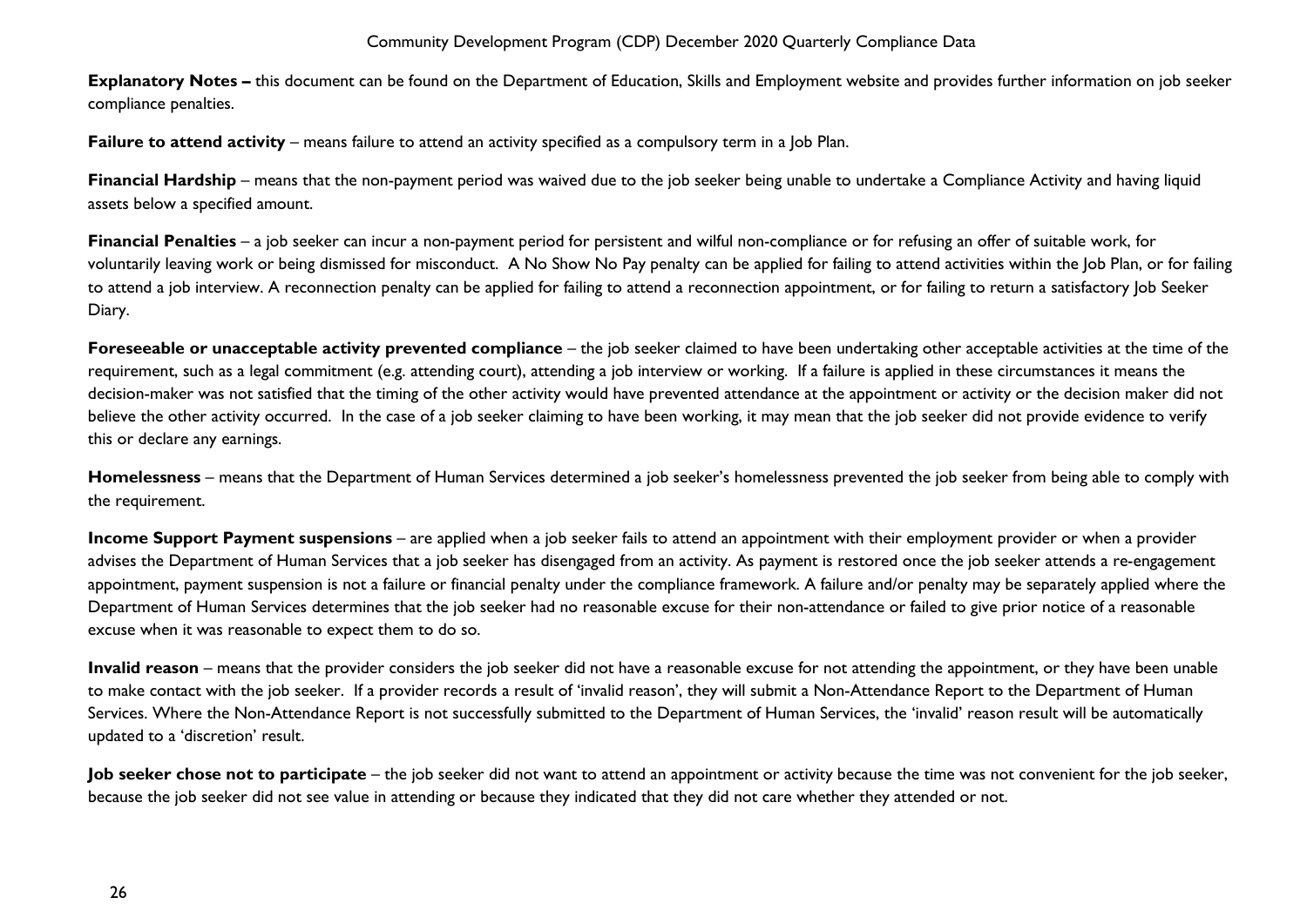**Job seeker considered work offered was unsuitable** – the job seeker failed to attend a job interview because, for example, they did not like the prospective job, did not think they would have the necessary skills or did not think it would pay enough. Before applying a failure in these circumstances, the Department of Human Services decision-makers are required under social security law to ensure, among other things, that the prospective job met the applicable statutory conditions relating to wages and conditions and that the job seeker had the skills to do the work or would have been given appropriate training by the employer to enable them to do the work.

**Job seeker denied being notified** – the job seeker believed they were not notified of the requirement. The Department of Human Services must be satisfied that the job seeker was properly notified of their requirement before a failure can be applied. In these cases, the Department of Human Services was satisfied that this had occurred and found no reason to accept the job seeker's explanation.

**Job seeker error** – the job seeker got the time or date of a requirement wrong, they slept in or forgot to attend.

Job seeker had reasonable excuse - means that the Department of Human Services determined the job seeker had a reasonable excuse for failing to comply with the requirement and therefore a Participation Failure should not be applied.

**JSCI – Eligible for higher stream** – means a job seeker had their JSCI updated and the outcome of the JSCI was for the job seeker to be referred to a higher stream of service in the jobactive system. As the CDP does not stream job seekers, this does not apply to CDP job seekers.

**JSCI - Referral for ESAt** – means a job seeker had their JSCI updated and the outcome of the JSCI was for the job seeker to be referred to an Employment Services Assessment. Employment Services Assessments superseded Job Capacity Assessments from 1 October 2011.

**Manageable or unproven medical issue** – the job seeker indicated a medical condition prevented their attendance, but their explanation was not accepted as reasonable. This will generally be because the job seeker did not appear ill or provide evidence of their illness, or where evidence was provided but the condition was manageable and should not have prevented attendance at the time of the appointment or activity. This category also covers situations where the excuse relates to substance or alcohol use or mental health issues but where the decision-maker has determined that in this instance the person's condition would not have prevented compliance.

**Medical reason A** – means that the Department of Human Services determined a medical reason prevented the job seeker from complying with the requirement but the job seeker did not provide specific evidence relating to this particular incident. Included in this category are instances where the job seeker had previously provided evidence of the medical condition or it was not considered reasonable or necessary for the job seeker to attend a doctor.

**Medical reason B** – means that the Department of Human Services determined a medical reason prevented the job seeker from complying with the requirement and the job seeker provided specific evidence relating to the particular incident.

**Nature of requirements** – means that the Department of Human Services determined the requirement with which the job seeker did not comply was not reasonable or appropriate to the circumstances of the job seeker. This includes, for example, where a job seeker was referred to an unsuitable activity, where attendance required an unreasonable travel distance or where a job did not meet minimum work conditions or enable a job seeker to arrange or access childcare.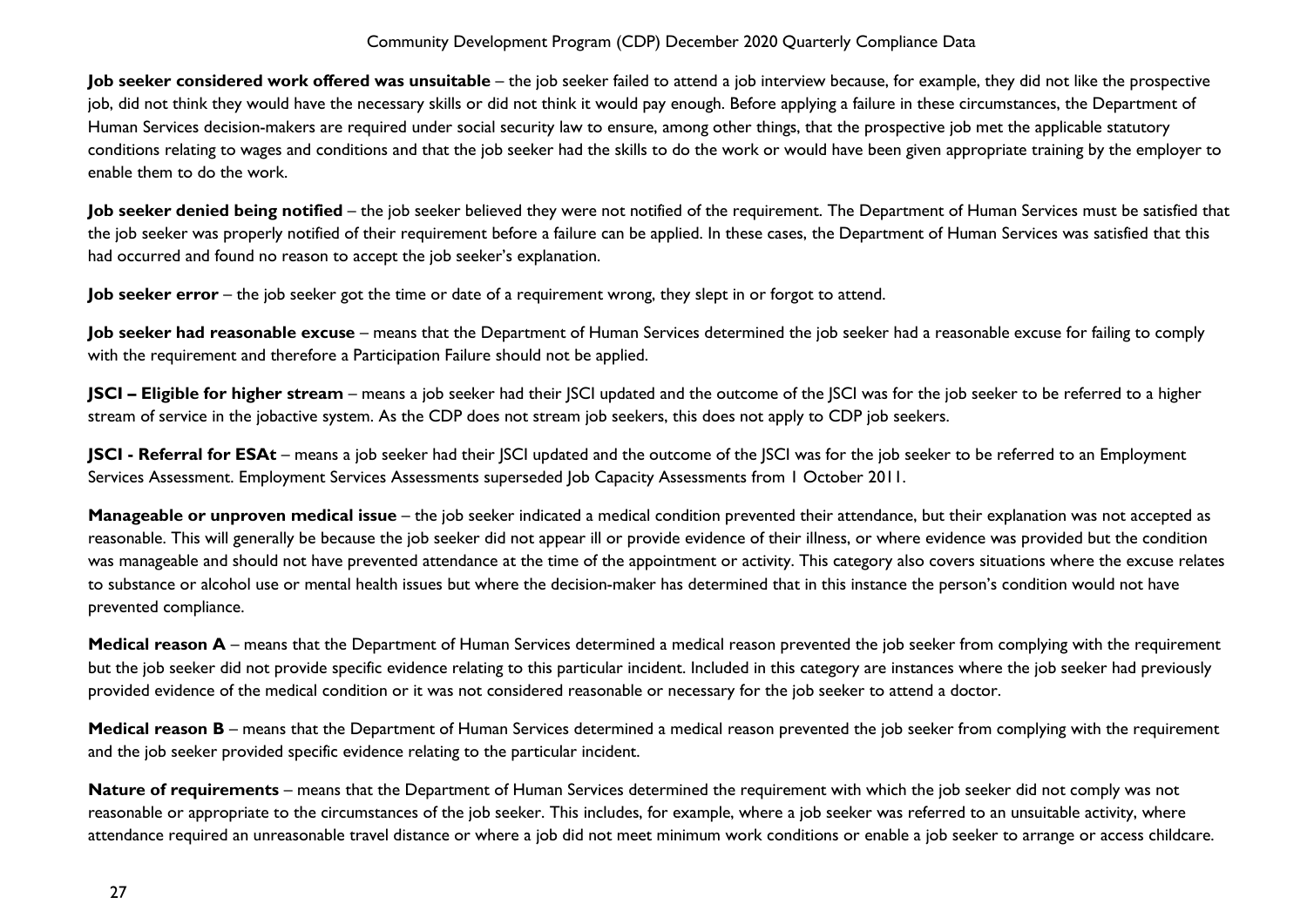**Non-Attendance Failure** – is applied when a job seeker has no reasonable excuse for not attending their initial appointment or fails to give prior notice of a reasonable excuse if it was reasonable to expect them to do so. A Non-Attendance Failure results in a loss of one-tenth of the job seeker's fortnightly income support payment for each business day for the day the job seeker was notified until the day the job seeker attends.

**Non-Attendance Report** – is submitted by an employment services provider when a job seeker fails to attend a regular provider appointment. The Non-Attendance Report replaced the Connection Failure Participation Report which was used to report this type of non-attendance from 1 October 2014.

**No change in Employment Services Program or Stream** – means there has been no recommendation to change the job seeker's Employment Services Program or Stream. CCAs in this category can recommend one or more outcomes that can be undertaken or arranged by the job seeker's current provider or they may not recommend any particular action.

**No Outcomes** – there were no outcomes or other action recommended by the Department of Human Services as part of the CCA. This means that the Department of Human Services specialist officer who conducted the CCA found that the job seeker had no barriers to participation that warranted a specific sort of intervention but that there were insufficient grounds to determine that the job seeker had been persistently and deliberately non-compliant.

**No reason offered** – the job seeker did not offer a reason for their non-attendance.

No Show No Pay Failure – may be applied if the job seeker has failed to either attend or behave appropriately at an activity in the Job Plan, or attend or behave appropriately at a job interview with a prospective employer. Following an investigation by DHS into the non-compliance, the job seeker may lose one-tenth of their fortnightly income support payment for every day they do not participate and did not have a reasonable excuse.

**Notifying requirements** – means that the Department of Human Services determined the job seeker did not receive notification, was not notified correctly or was not given enough time to meet their requirement. This includes, for example, instances where mail may have gone astray or the job seeker had no permanent residence for mail to be sent to.

**Number of job seekers with a Vulnerability Indicator** – means job seekers who, at the end of the quarter, had one or more Vulnerability Indicators on their record.

**Other** – includes all other Participation Reports or Provider Appointment Reports rejected on the grounds that the job seeker had a reasonable excuse for not complying (for example, a police restriction, community service order or legal appointment).

**Other acceptable activity** – means that the Department of Human Services determined the job seeker was participating in an activity that made it acceptable not to meet the requirement (for example, undertaking paid work, attending an interview, etc.).

**Other job seekers** – job seekers that do not currently have to use employment services because they have a 'Temporary exemption', 'Reduced work capacity' or are undertaking an 'Approved activity'. These job seekers can use employment services voluntarily, but are not required to do so.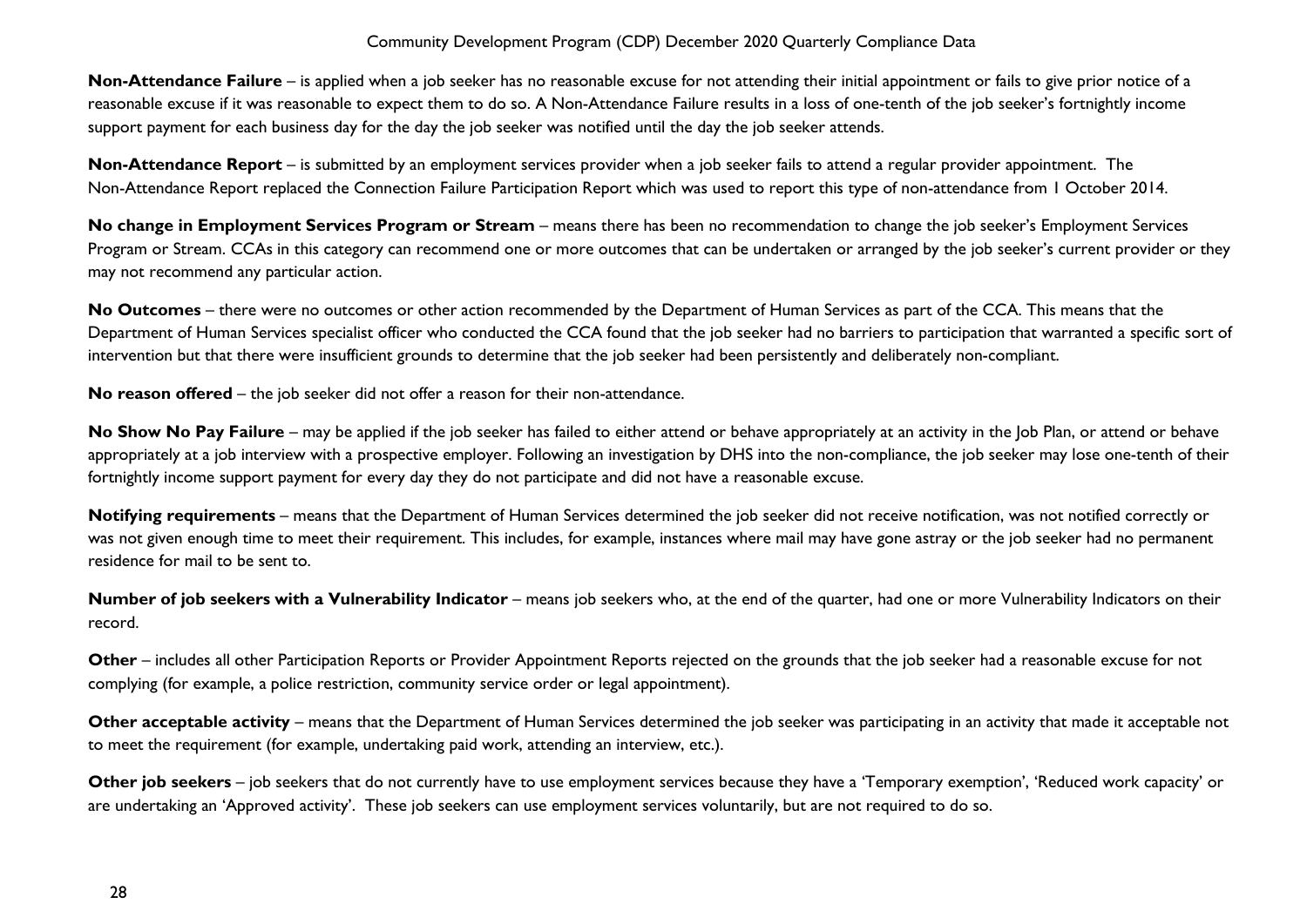**Other Outcomes** – includes any sort of recommended outcome that does not involve a change of Employment Services Program or Stream and can therefore be undertaken or arranged by the job seeker's current provider. These include suggested changes to the job seeker's Job Plan to include any vocational or nonvocational activities designed to help the job seeker to become more job-ready (e.g. a referral for housing assistance or literacy and numeracy training).

**Personal crisis** – means that the Department of Human Services determined a personal crisis prevented the job seeker from complying with the requirement (for example, a bereavement of a family member).

Personal matter – the job seeker indicated that they had personal relationship issues, caring responsibilities, difficulties with accommodation or bereavement following the death of a friend, relative or pet. While such circumstances can impact on a job seeker's capacity to comply, the Department of Human Services decision-maker found that they did not do so in these instances.

**Provider Appointment Report** – is submitted by providers when they want a job seeker's income support payment suspension to remain and to recommend to the Department of Human Services that a financial penalty be applied.

Reason not recorded -- are failures that are not attendance-related. While the job seeker's reason for non-compliance must be considered before the failure can be applied, it is not recorded in a way which can be easily extracted for the purposes of this data.

**Reasonable excuse but no prior notice** - the job seeker had a reasonable excuse for not attending their appointment but failed to give prior notice of their inability to attend an appointment when it would have been reasonable to expect them to do so.

**Reconnection Failure** - may be applied as a result of a provider submitting a Provider Appointment Report (PAR) for non-attendance at a re-engagement appointment or if the provider reports to DHS that a job seeker fails to meet another reconnection requirement without a reasonable excuse. A Reconnection Failure results in loss of payment from the date of the failure until the day the job seeker meets a further reconnection requirement.

**Reduced work capacity** - job seekers with an assessed temporary or partial reduced work capacity of 0-14 hours a week do not have to be in employment services, and are able to fully satisfy their activity test requirements through a quarterly interview with the Department of Human Services.

**Serious Failure** - may be applied for either refusing a suitable job offer, failing to commence in a suitable job (after having accepted it); or persistent and wilful noncompliance (can only be applied following a Comprehensive Compliance Assessment to ensure that the job seeker's behaviour is not the result of unidentified barriers to participation beyond their control).

**Submitting PRs/PARs** - means that the Department of Human Services rejected the Participation Report or Provider Appointment Report on the grounds that it was not valid. This includes, for example, where the report was submitted for a period during which the job seeker had an exemption or was not receiving any payments; it was submitted for a requirement not contained in the Job Plan; or the report was filled out incorrectly containing the wrong code or date of incident.

**Temporary exemption** - job seekers can be granted an exemption by the Department of Human Services, for a specified period of time, from complying with their requirements. Exemptions are granted if the job seeker does not have the capacity to undertake mutual obligation requirements due to the impact of personal